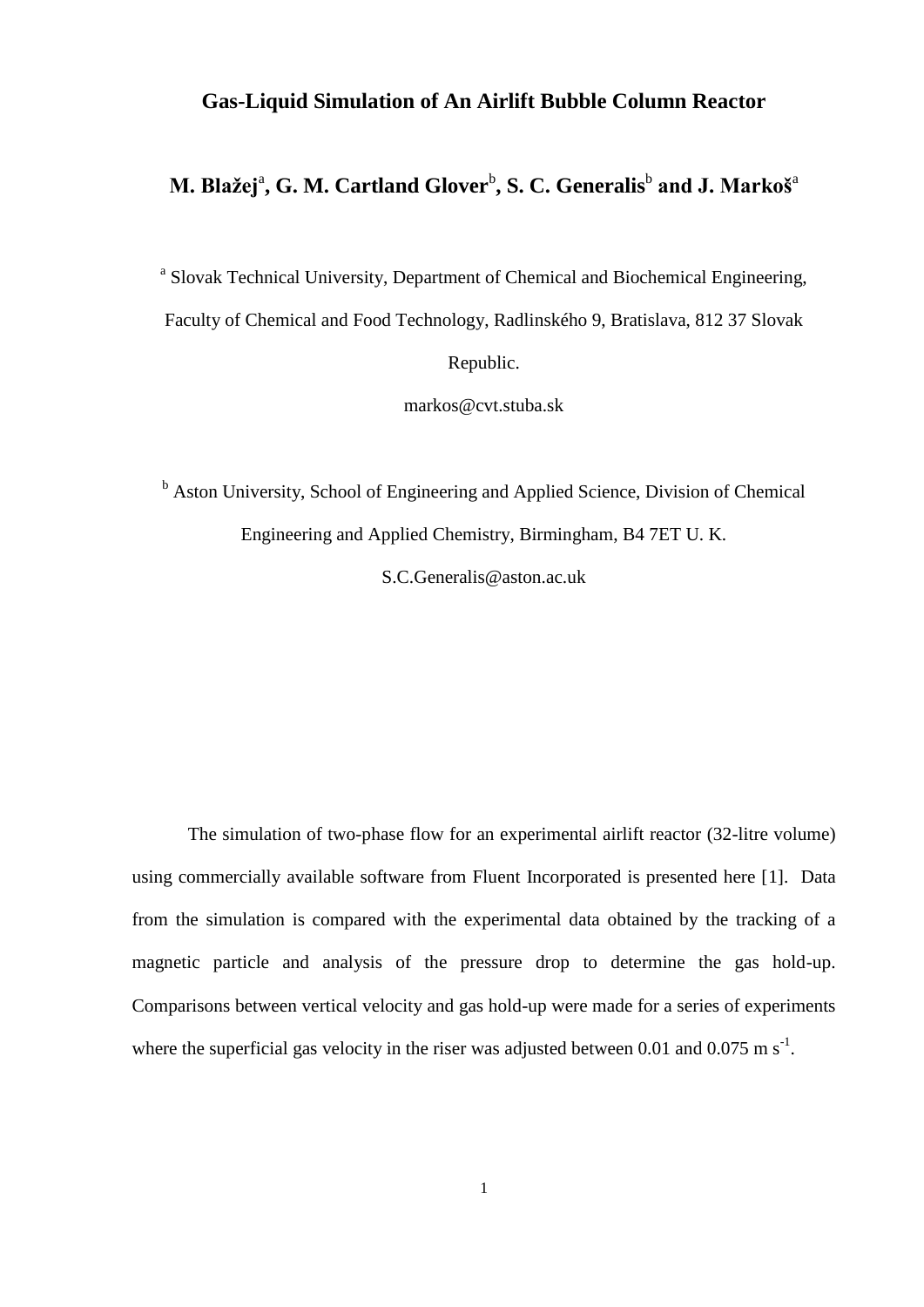The understanding of the complexity of the fluid dynamics in airlift reactors is very important due to their application in the bioprocess industry. Understanding the influence that the hydrodynamics has on biochemical production rates through transport processes such as interphase oxygen transfer, nutrient mixing and the effects of pH. Also of importance is knowledge of the influence of the biomass on the gas phase through inter-phase interactions and the impact the biomass has on the liquid phase viscosity. The fluid mixture becomes a pseudo-plastic fluid as the culture grows and develops, limiting the effectiveness of the transport processes discussed above. In an effort to enhance the performance of equipment over the past two decades many attempts have been made to develop accurate and workable predictive models of the flow regimes present. But many of these models do not account for the three-dimensional transient turbulent interactions, which increase the complexity of any solution attempted. The work presented here is an initial comparison between simulated data produced using the computational fluid dynamics (CFD) code for two-phase fluid flow developed by FLUENT Inc. and experimental data recorded using the magnetic tracer particle method for a Newtonian liquid in a 32-litre airlift reactor. The simulations presented here follows on from the simulation of a 5:1 bubble column in two and three dimensions [\[2\]](#page-26-1), [\[3\]](#page-26-2).

### **EXPERIMENTAL**

Experimental investigations were performed using a 32-litre concentric draft-tube airlift reactor, with the riser in the draft-tube and the downcomer between the draft tube and outer cylinder. The dimensions of the column are 1.818 m of liquid height, with a 0.147 m column internal diameter. The gas sparger at the base of the column had a diameter of 0.079 m containing 25 holes that were 0.5 mm in diameter. The draft tube was positioned 0.046 m above the gas sparger with a tube height was 1.710 m with an internal diameter of 0.106 m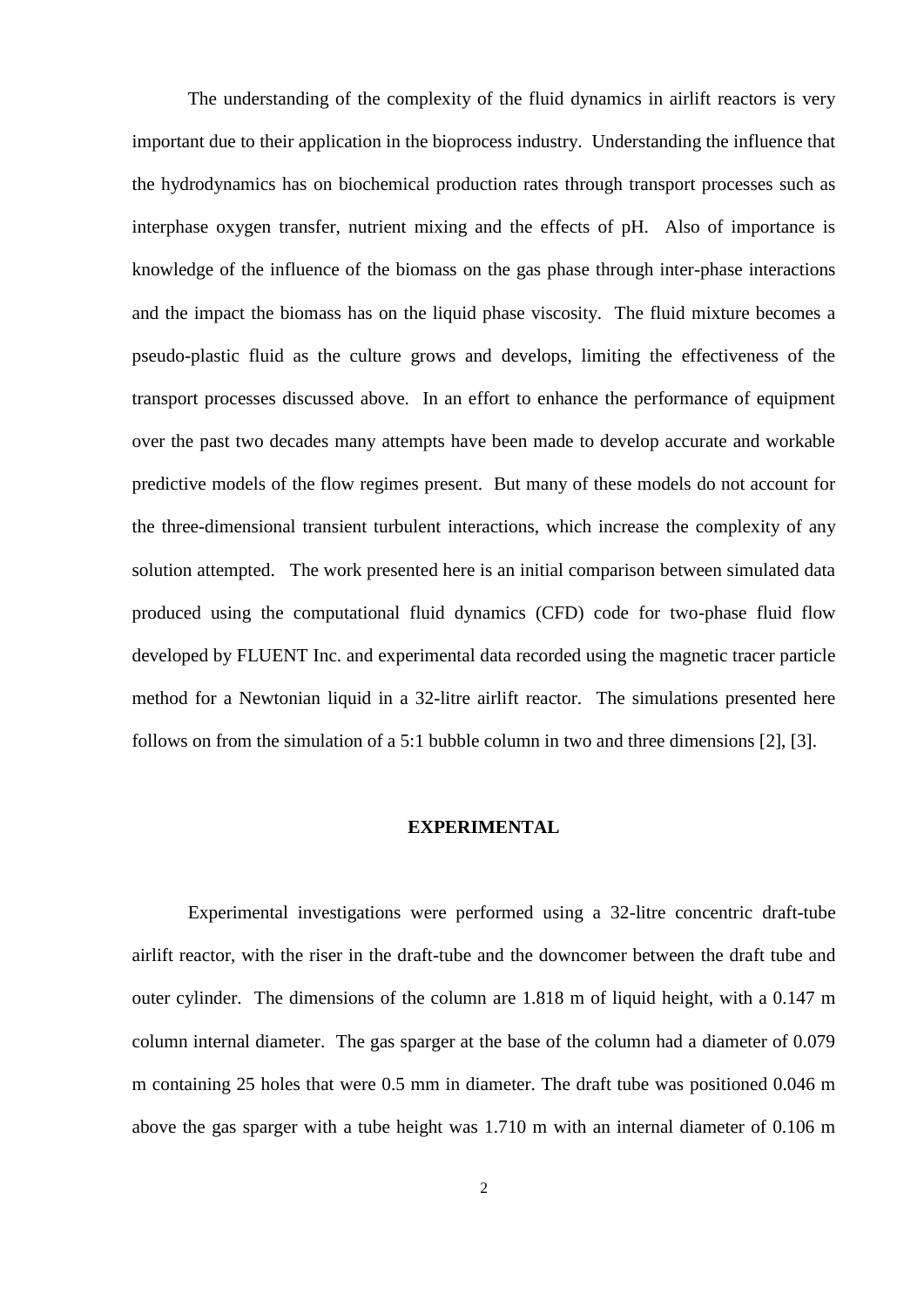and an external diameter of 0.118 m (i.e. 6 mm wall thickness). The cross-sectional area ratio between the downcomer and the riser was 0.95, with the liquid height to column diameter ratio at 12:1. The top section is a gas disengager with a diameter of 0.294 m. A series of experiments were performed by varying the superficial gas velocity (with respect to the crosssectional area of the riser) over the range of  $0.005$  to  $0.075$  m s<sup>-1</sup> to create a characteristic velocity curve of the airlift reactor. The gas hold-up in the riser and the downcomers was measured using the inverted U-tube Manometer method as described by Chisti [\[4\]](#page-26-3). The fluid velocity in the riser and downcomer was measured using a magnetic particle tracing method [\[5\]](#page-26-4), recording the direction and the time of the particle as it passes through solenoid coils located at a distance of 0.45 m and 1.5 m from the base of the reactor.

#### **SIMULATIONS**

The algebraic slip mixture (ASM) model used for the simulations was developed by Manninien et al. [\[6\]](#page-26-5) and incorporated in Fluent computational fluid dynamics software [\[1\]](#page-26-0), [\[7\]](#page-26-6), [\[8\]](#page-26-7). This model describes the flow regime as a single-phase pseudo-continuous mixture of the gas and liquid phases. This means that a single set of continuity and momentum equations can be used to model the flow phenomena. The momentum equation is modified to include interactions between each phase as a drift or slip velocity effect. This effect depends on the volume fraction of the dispersed and continuous phases, which is control by a volume fraction equation. In addition to the ASM model the Reynolds stress turbulence transport equations are applied to the solution to account for the effects of turbulence vortices that occur between the gas and liquid phases in the airlift reactor. The transport of turbulent energy is difficult to predict with many unknown and immeasurable parameters that influence the transport of energy, stress and vortices in a turbulent flow. Therefore to capture all these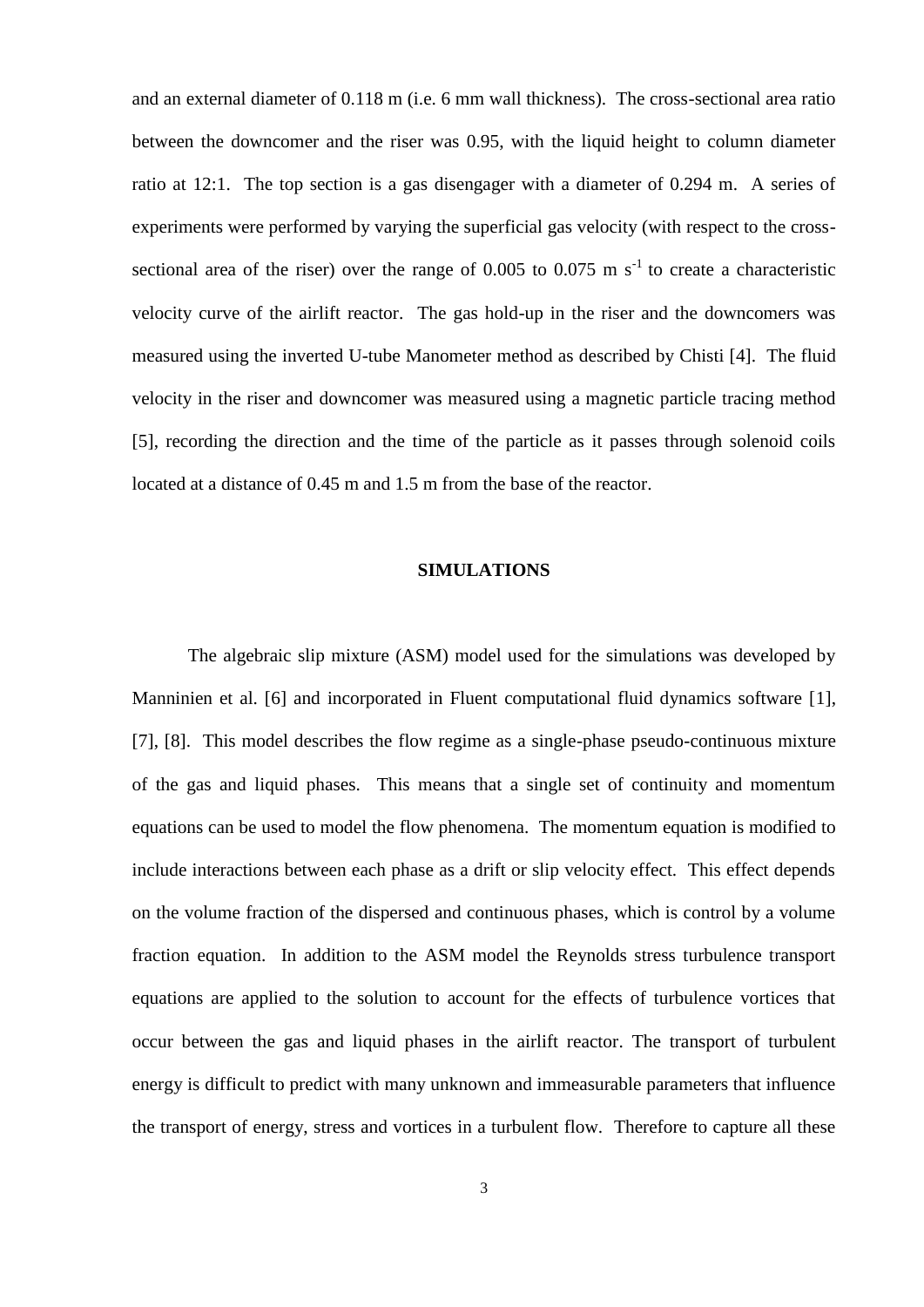effects requires the use of a complex model, such as the Reynolds stresses turbulence transport model. The model originates from the exact Reynolds stress turbulence transport equation. The exact equation has many unknown terms and is employed in a series of equations to enable closure of each of the unknown terms in the exact equation. This includes the use of both the k-ε equations and the inclusion of other effects such as buoyancy, pressure, pressure-strain and any rotation. The transport equations described here take account of the turbulent interactions between the two fluids in the airlift reactor and are found in the appendix, where quations 1 to 9 are used to model the transport of the gas-liquid mixture and equations 10 to 24 model the transport of turbulent energy, stresses and vortices.

Figure 1A shows the domain used to represent the 32-litre reactor. This domain contained ~2500 cells in an unstructured format to reduce the number of mesh cells used where figure 1B and 1C show the configuration of the mesh at the top and bottom of the domain. The mesh from the bottom section extends up the column to the top section, with an even distribution of cells. The flow boundary conditions applied to the mixture phase set the vertical gas velocity as  $0.018$ ,  $0.036$ ,  $0.072$ ,  $0.090$ ,  $0.108$  and  $0.135$  m s<sup>-1</sup>, with respect to the cross-sectional area of the sparger, the gravitational acceleration as 9.81 m  $s^2$ , and the bubble diameter as 5 mm. Table 1 display the corresponding superficial gas velocities for the experimental data, this superficial velocity is obtain with respect to the riser cross-sectional area.

The solver specifications for the discretization of the domain involve the following procedures, "body force weighted" for pressure [\[8\]](#page-26-7), QUICK [\[9\]](#page-26-8) for momentum, SIMPLEC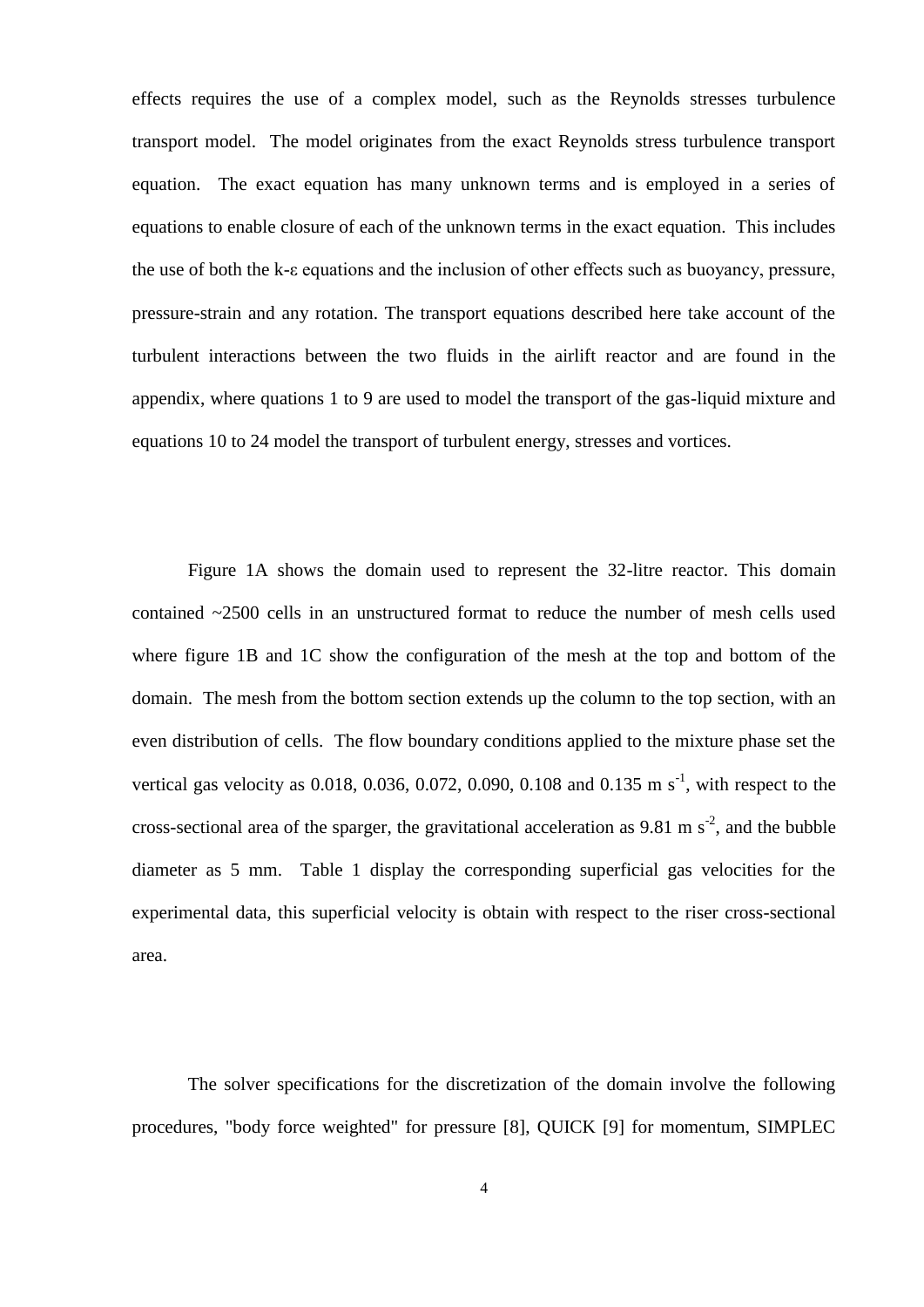[\[10\]](#page-26-9) for the velocity-pressure coupling and a first-order discretization scheme for the volume fraction and unsteady state, turbulent flow models. The under-relaxation factors, which determine how much control each of the equations has in the final solution, were set to 0.3 for the pressure, 0.7 for the momentum with the Reynolds stress turbulence transport model, slip velocity, volume fraction equations being set at 0.1. The under relaxation factors for the k-ε turbulence transport model, density and body forces were set to 1.

The simulations were performed for 2000 time-steps with a step size of 0.1 seconds; to give 200 seconds of simulated flow time. After every time-step the vertical velocity of the liquid phase was recorded as an average of 16 points across the width of the riser and 16 points across the width of each downcomer at heights 0.45 from the base of the reactor. The gas phase holdup was recorded after each time step as an average with respect to the whole of the riser section of the column and for both of the downcomer sections.

#### **RESULTS AND DISCUSSION**

Figure 2 to Figure 5 present the vertical liquid phase velocity and the gas phase holdup for both the experimental and simulated results. Each of the simulated data curves is averaged with respect to space and then time. At each time-step an average value of the liquid velocity was recorded, this was a spatial average that comprised of the mean velocity of sixteen data points for the riser and 16 points for each downcomer at a height of 0.45 m above the gas sparger. The gas phase holdup was obtained by averaging the all values in the riser and for the downcomer. These spatial averages were then averaged with respect to time,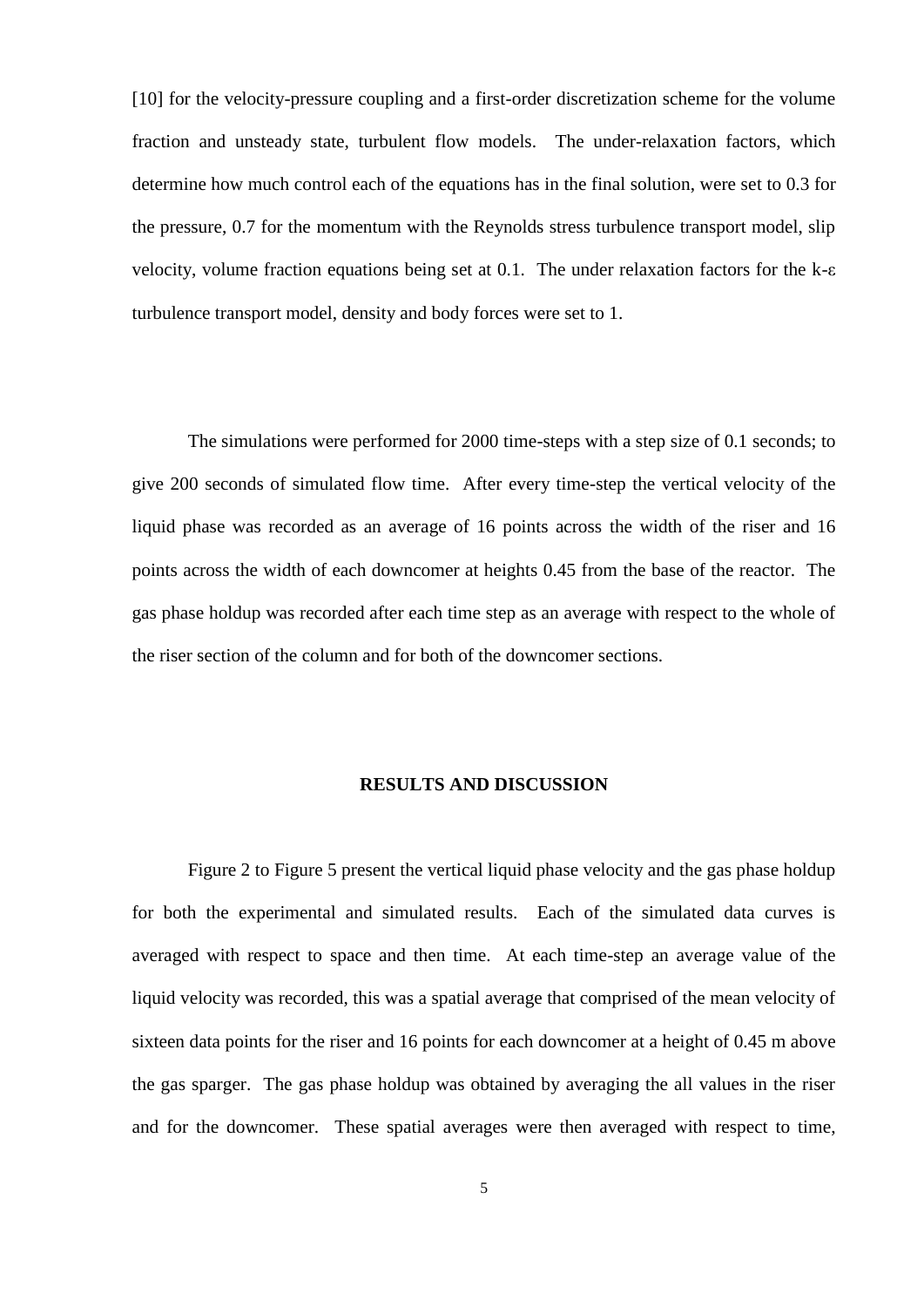between 5 and 200 seconds of simulation time. For the experimental data a magnetically permeable particle was placed in the airlift reactor. As the particle travelled about the column with the liquid phase motion and as it passed through solenoid coils measuring an electrical signal, a change in this signal was observed. This change in signal appears as peaks, and the time difference in the peaks can be used to calculate the velocity of the gas-liquid mixture in both the riser and the downcomer. The series of peaks were used to produce a time-averaged velocity, but as a particle rather than a point location was used the velocity is also averaged with respect to space. The gas holdup was determined by measuring the pressure difference across each section of the column (i.e. the riser and the downcomer) with manometers.

Figure 2 presents the vertical velocity in the riser for the experimental  $(\blacksquare)$  and simulated data ( $\triangle$ ) against the superficial gas velocity in the riser. The trend of the experimental data is that of rapidly rising velocity up to 2 cm  $s^{-1}$  of the U<sub>GRC</sub>. Then there is a reduction in the rate of change of the velocity as the turbulent flow effects begin to influence the gas phase motion for  $U_{GRC}$  greater than 2 cm s<sup>-1</sup>. This change in the velocity profile is also observed in the simulated data at 2 cm  $s^{-1}$  but more data points are required below this value is required to confirm the change. But generally the profile of the simulated data fits the empirical profile, except for the highest superficial gas velocity where a difference of greater than  $15\%$  or  $10 \text{ cm s}^{-1}$  occurs.

The gas holdup in the riser is displayed in Figure 3 where comparisons of experimental ( $\blacksquare$ ) and simulated data ( $\triangle$ ) are made. The experimental gas holdup profile is linear with respect to the superficial gas velocity in the riser, suggesting that the slip of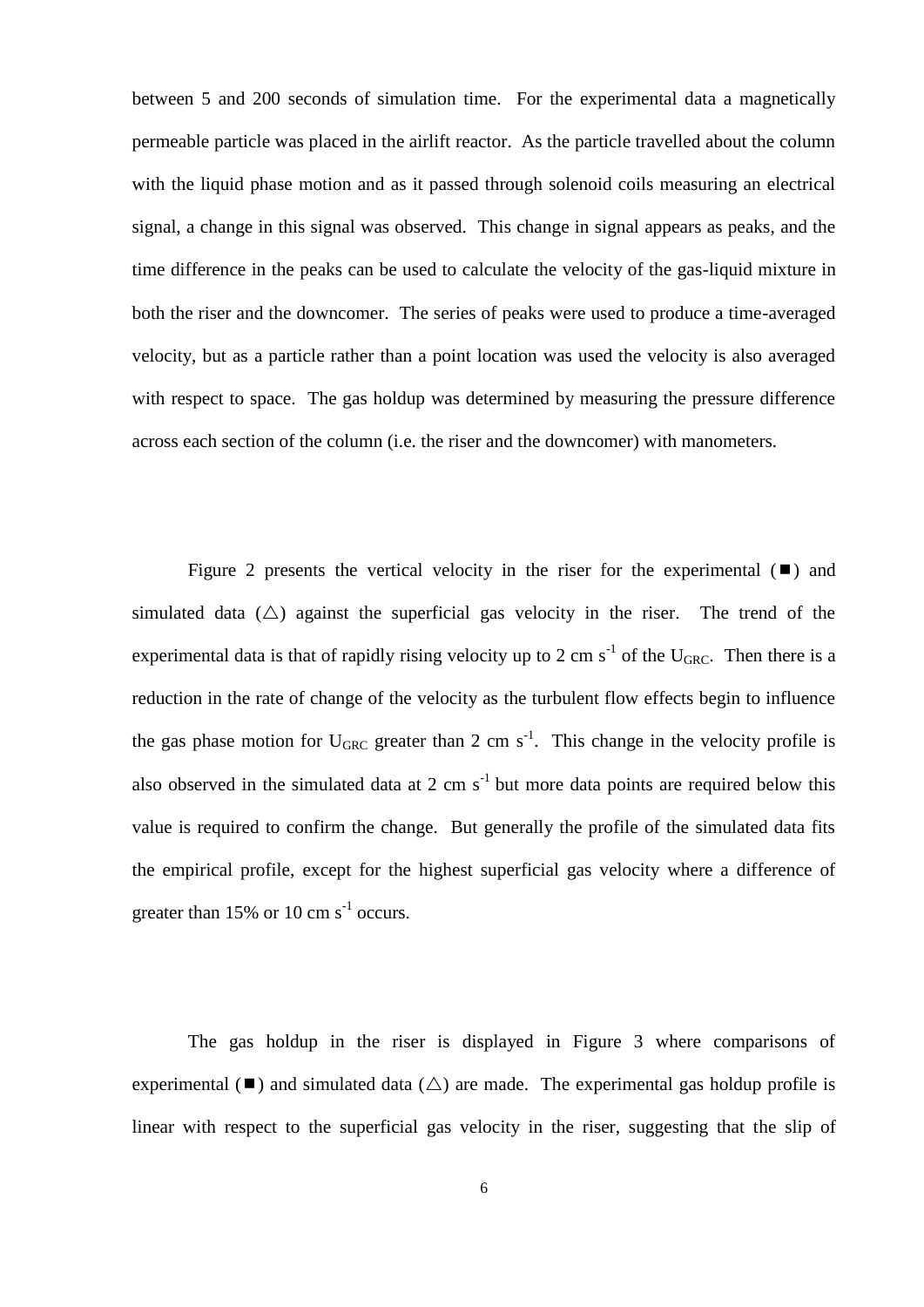relative velocity between the gas and liquid phases does not change with increased gas through put. The gas fraction obtained from the simulated data over-predicts the empirical data, though the profile also has a linear form. The accuracy of the result is greater for the lower superficial gas velocities than at the high gas velocities.

The next figure presents the liquid phase velocity in the downcomer (Figure 4) and again the empirical data display two rates of change of velocity above and below 2 cm  $s^{-1}$ . The flow regime changes as the influence of turbulent flow effects increase. The simulated data consistently over-predicts the liquid velocity and though the profile is not linear, more data is required for the lower range of superficial gas velocities is required to confirm this effect. The profiles in Figure 5 confirm this reduction in the accuracy of the flow data between the riser and downcomer where the gas holdup profiles are presented. Where a near linear change in the holdup is observed with the experimental data, the simulated data show comparatively little increase in the holdup of the downcomer for the majority of the superficial gas velocities. The only significant increases in the holdup in the downcomers occur at superficial gas velocities greater than  $5 \text{ cm s}^{-1}$ . There are three effects in the model used that could influence the accuracy of the simulation in the downcomer, the use of a single gas fraction of a mean bubble size, the volume fraction equation formulation and the resolution of the mesh in the downcomer.

Figures 6-8 present the vector plots of the mixture phase from the numerical experiments. For this particular case the superficial gas velocity in the riser was 2 cm  $s^{-1}$  and represent the state of the vector field after 200 seconds of simulation time. The dark shade vectors represent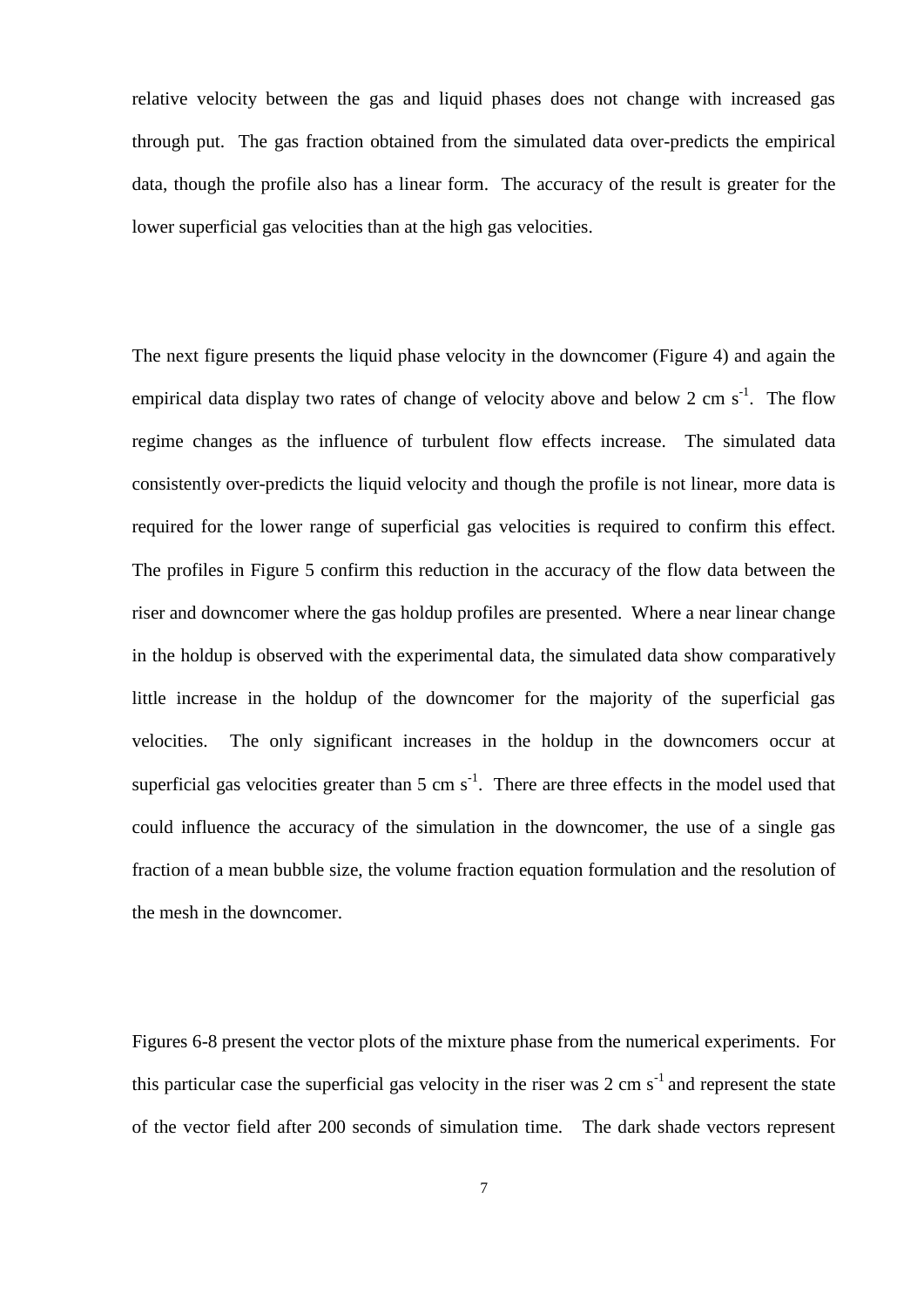areas of low velocity for the fluid mixture. The highest numerically observed velocities were of the order of 0.9 m  $s^{-1}$  at the peaks of the meandering motion across the length riser. The oscillatory states were also visually observed experimentally.

For simplicity of the model and the exclusion of effects such as coalescence and bubble break-up, a single bubble size was used whereas a bi-modal bubble distribution occurs for high superficial gas velocities [\[11](#page-26-10)[-14\]](#page-27-0). This effect can be observed in through the holdup in the downcomer and where very low superficial velocities lead to negligible gas holdup (less than 1 cm  $s^{-1}$ ) as the driving forces increase the holdup increases as smaller bubbles are entrained in the downcomer flow. As smaller (less than 2 mm) are not modelled this effect is not observed in the simulation, but as the forces causing entrainment of the bubbles increase with increasing superficial gas velocity, the larger bubble become entrained. This is described by the small increases in the gas hold-up at superficial gas velocities greater than 0.05 cm  $s^{-1}$ . Also the volume fraction equation used to model could influence how well the entrainment of gas bubbles in the downcomer fluids is modelled. The volume fraction equation is essentially a scalar equation modelling the transport of the gas phase fraction, looking at equation 3, there are three terms modelled. These are the change of fraction with respect to time, the convective transport of the gas phase and the inter-phase interaction term. This equation does not include terms such as diffusion and the deviatoric stress tensor that could incorporate entrainment of the gas phase bubbles into the downcomer fluids and therefore is not capturing an important part of the characterisation of airlift reactors. Finally the resolution of the mesh in the downcomer and at the regions where the fluid enters and leaves could also determine how well the gas phase entrainment is modelled here.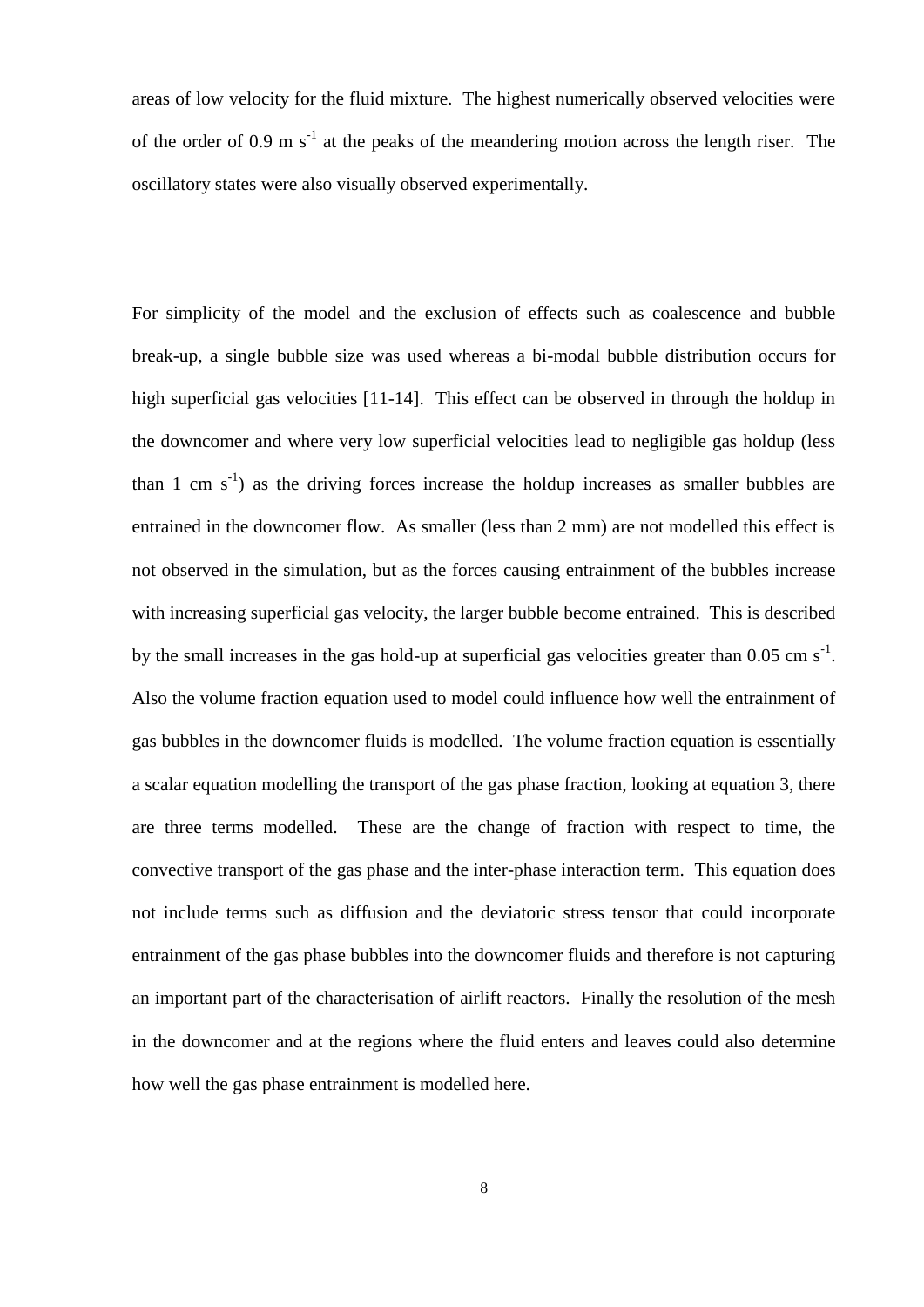#### **CONCLUSIONS**

Gas phase holdup and liquid phase velocities in the riser are modelled to high accuracy, but the downcomer flow characterisation is poor due effects caused by the choice of the bubble size, volume fraction equation and mesh resolution used. Therefore to accurately model the motion of gas and liquid phases in airlift reactors, the use of complex multiple gas/discrete phase model equations must be implemented, where each discrete phase represents a single bubble size for the same gas phase composition. The inclusion of more than one gas phase will also lead to requirement of modelling bubble coalescence and break-up as this occurs in airlift reactors and this should be accompanied by a study of the bubble population in such reactors. Further investigations into the volume fraction equation used to model the gas phase transport are also required to assess how well the model equation captures bubble entrainment into the downcomer flows. It is also recommended that higher resolutions of the mesh in the region where there are large gradients in the velocity and the volume fraction of the gas phase, as this could inhibit gas phase transport.

*Acknowledgements. We would like to acknowledge the support of Inco-Copernicus Grant number ERB IC15-CT98-0904 and Fluent Incorporated for enabling this work to be presented.*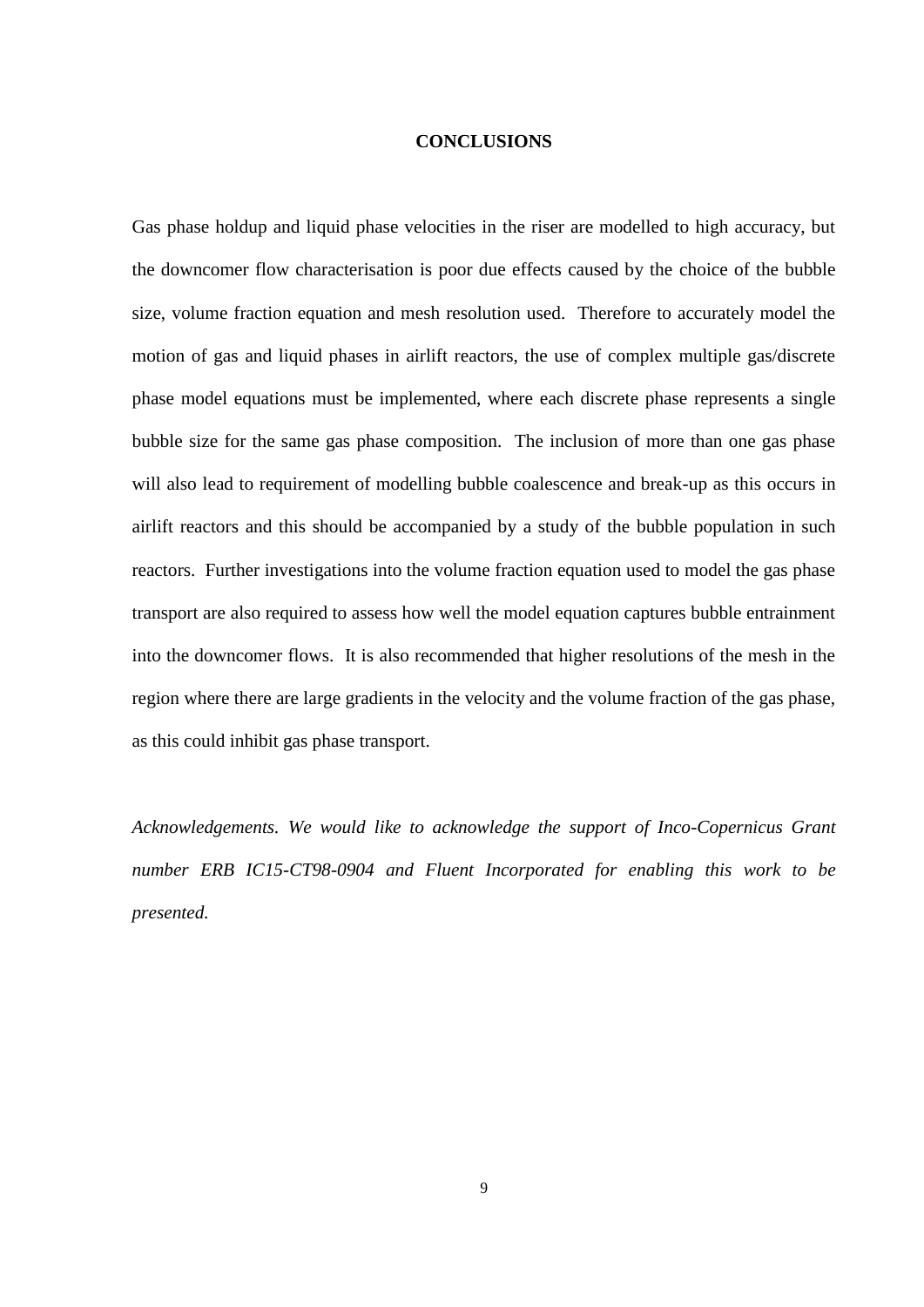### **APPENDIX**

### **Table**

Table 1: Superficial gas phase velocity  $(m s<sup>-1</sup>)$  through the riser and through the sparger to enable comparisons between simulation and experiment. The sparger velocity is used defined the gas phase velocity in the simulations. Note that the gas flow rate corresponds to both the riser and sparger superficial gas velocities.

| Column section                                    | Riser                              | Sparger                            |
|---------------------------------------------------|------------------------------------|------------------------------------|
| Cross-sectional area $*10^{-3}$ (m <sup>2</sup> ) | 8.82                               | 4.90                               |
| Gas flow rate $*10^{-4}$ (m s <sup>-3</sup> )     | Superficial gas velocity $(m s-1)$ | Superficial gas velocity $(m s-1)$ |
| 0.88                                              | 0.01                               | 0.018                              |
| 1.76                                              | 0.02                               | 0.036                              |
| 3.53                                              | 0.04                               | 0.072                              |
| 4.41                                              | 0.05                               | 0.090                              |
| 5.29                                              | 0.06                               | 0.108                              |
| 6.62                                              | 0.075                              | 0.135                              |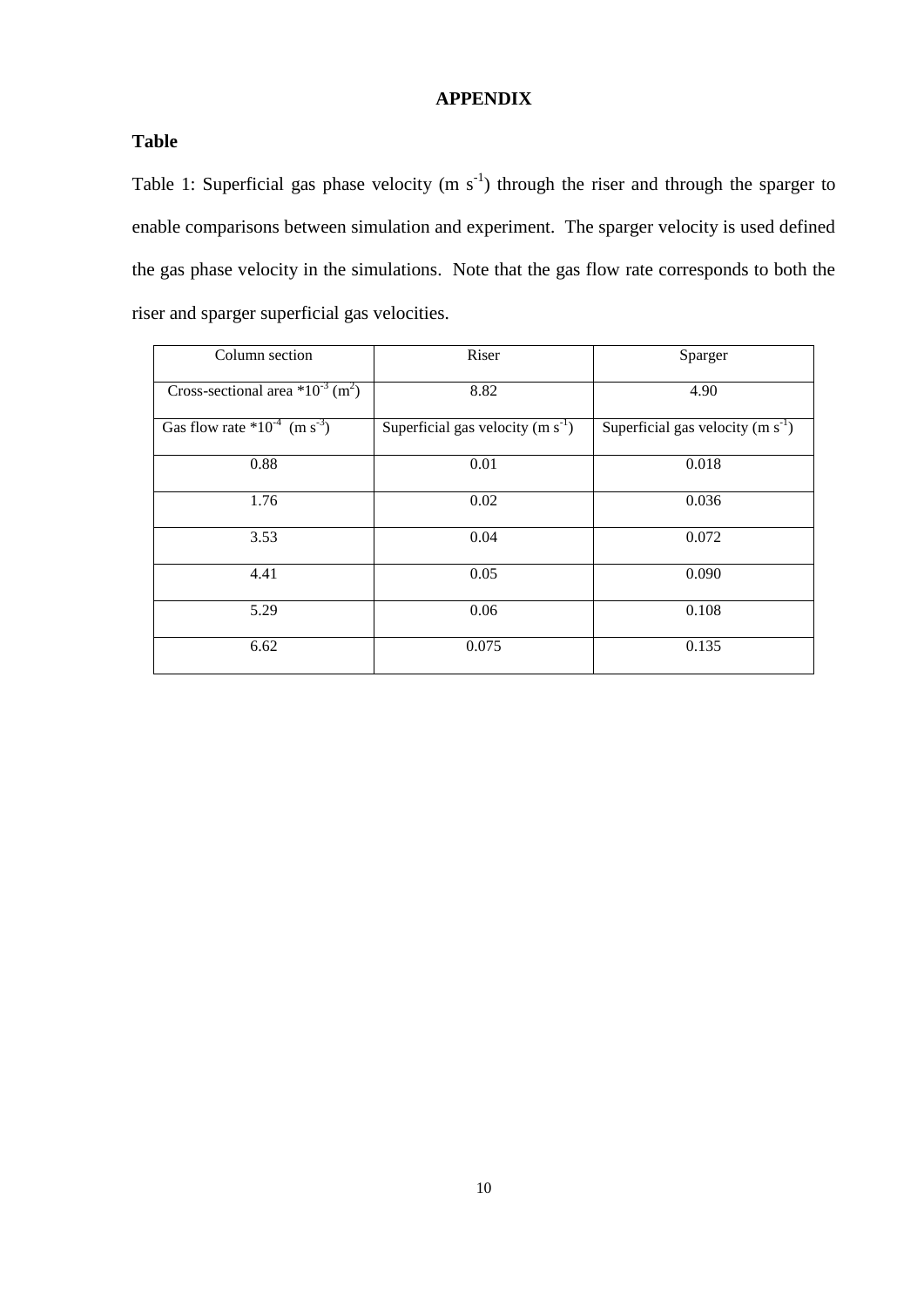# **Figures**



Figure 1: Diagram of the domain used to represent the airlift reactor in the simulation. A: The whole domain; B: The bottom of the reactor; C: The top of the reactor;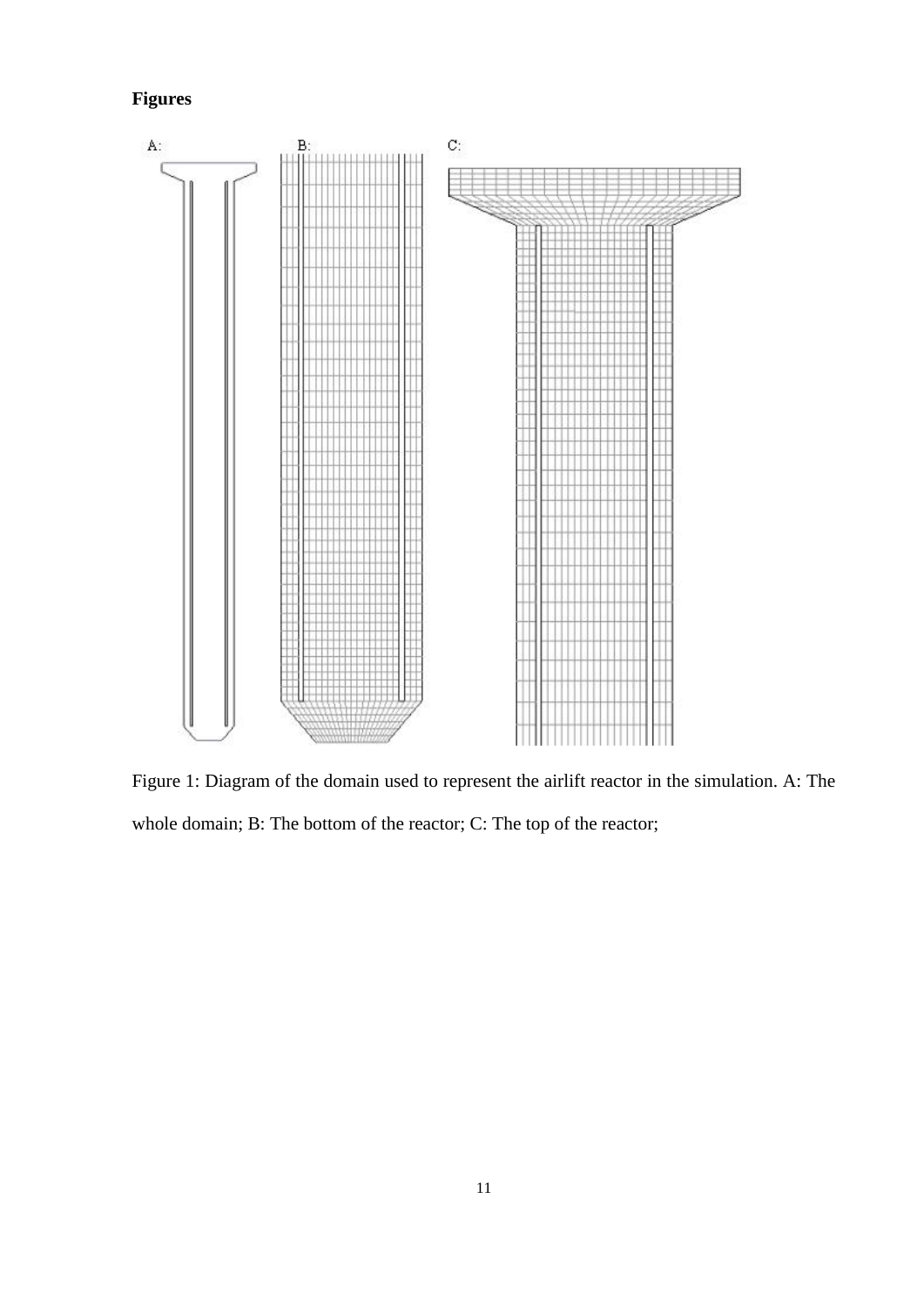

Figure 2: Liquid phase velocity (m  $s^{-1}$ ) in the riser as influenced by the superficial gas velocity in the riser (m s<sup>-1</sup>);  $\blacksquare$ : Experimental data collated from the magnetic particle;  $\triangle$ : Simulated data obtained from Fluent [\[1\]](#page-26-0);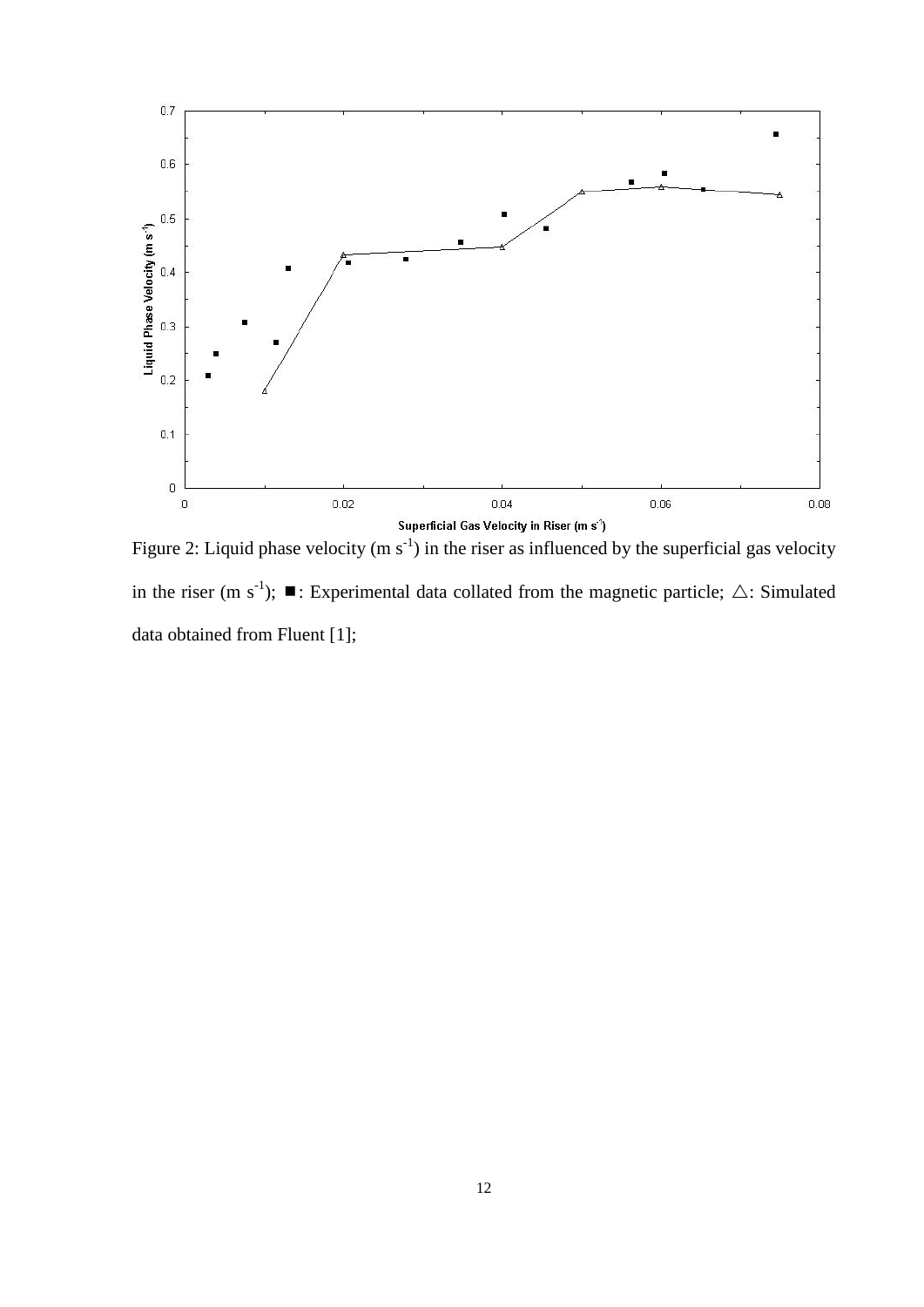

Figure 3: Gas phase holdup (%) in the riser as influenced by the superficial gas velocity in the riser (m s<sup>-1</sup>);  $\blacksquare$ : Experimental data collated from the magnetic particle;  $\triangle$ : Simulated data obtained from Fluent [\[1\]](#page-26-0);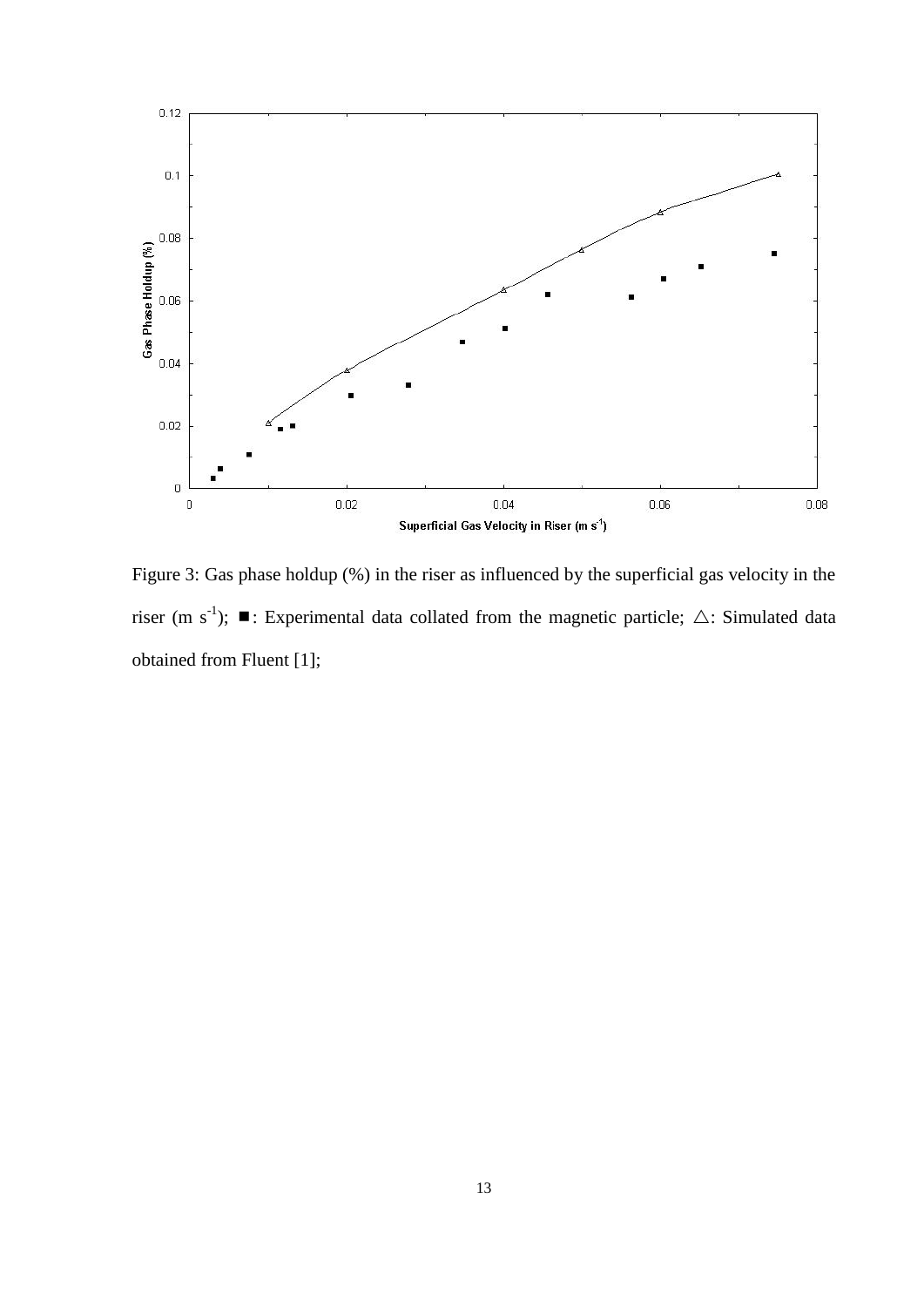

Figure 4: Liquid phase velocity (m  $s^{-1}$ ) in the downcomer as influenced by the superficial gas velocity in the riser (m s<sup>-1</sup>);  $\blacksquare$ : Experimental data collated from the magnetic particle;  $\triangle$ : Simulated data obtained from Fluent [\[1\]](#page-26-0);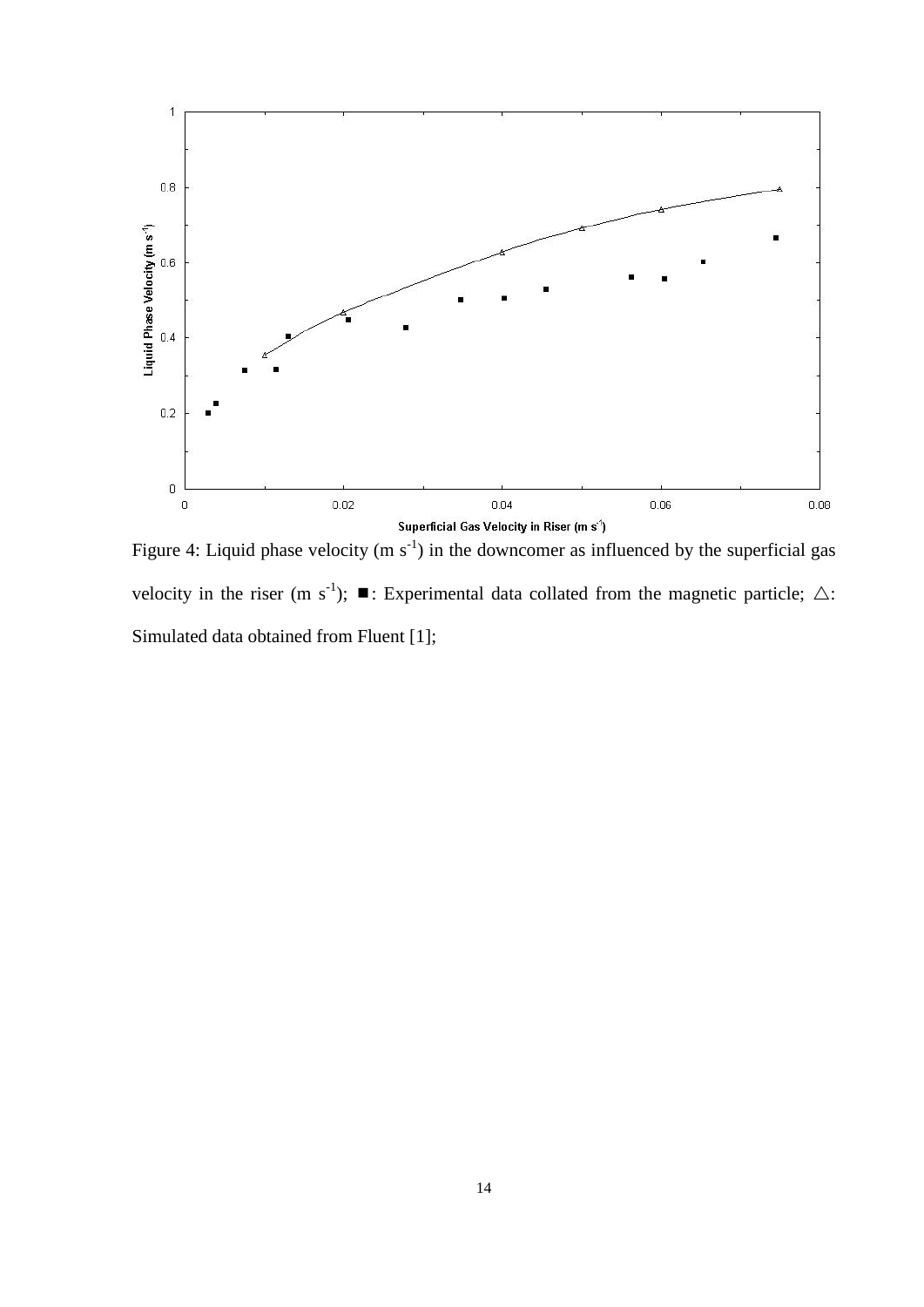

Figure 5: Gas phase holdup (%) in the downcomer as influenced by the superficial gas velocity in the riser (m s<sup>-1</sup>);  $\blacksquare$ : Experimental data collated from the magnetic particle;  $\triangle$ : Simulated data obtained from Fluent [\[1\]](#page-26-0);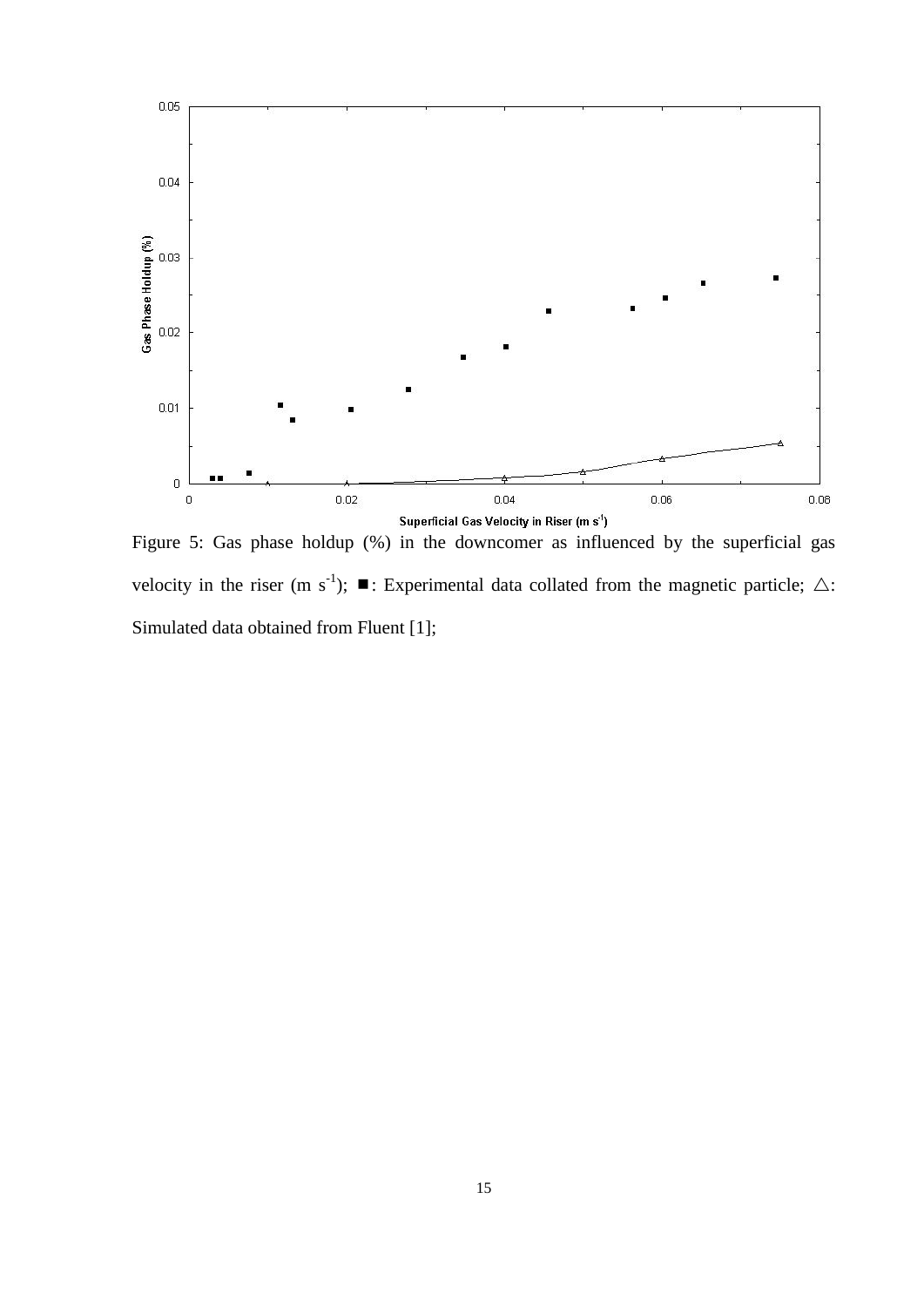

Figure 6: Vectors of velocity magnitude for the mixture phase  $(m s<sup>-1</sup>)$ ; A: Between 0 and 0.55 m above the base of the reactor; B: Between 0.55 and 0.85 m above the base of the reactor;

16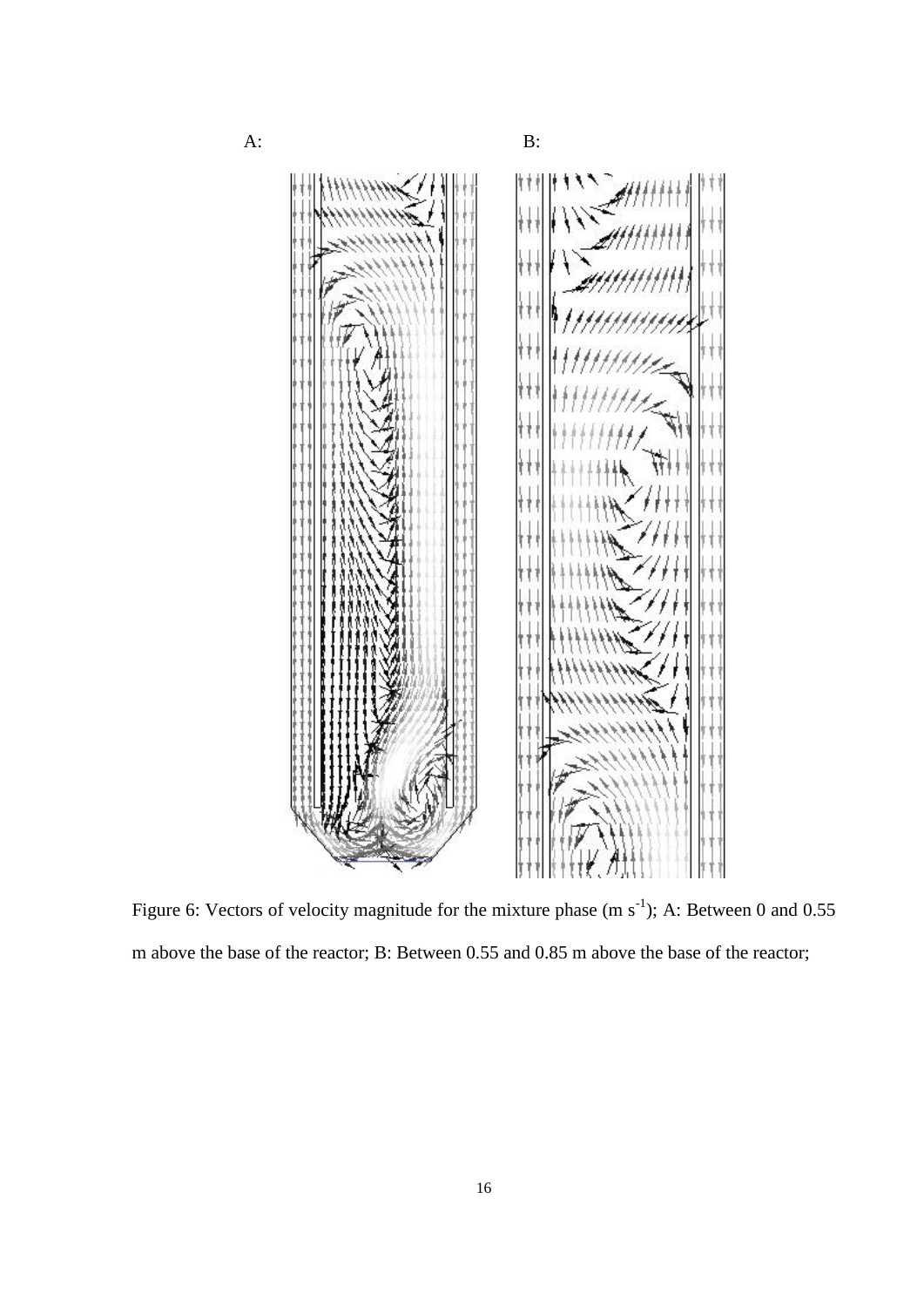

Figure 7: Vectors of velocity magnitude for the mixture phase  $(m s<sup>-1</sup>)$ ; A: Between 0.85 and 1.25 m above the base of the reactor; B: Between 1.25 and 1.7 m above the base of the reactor;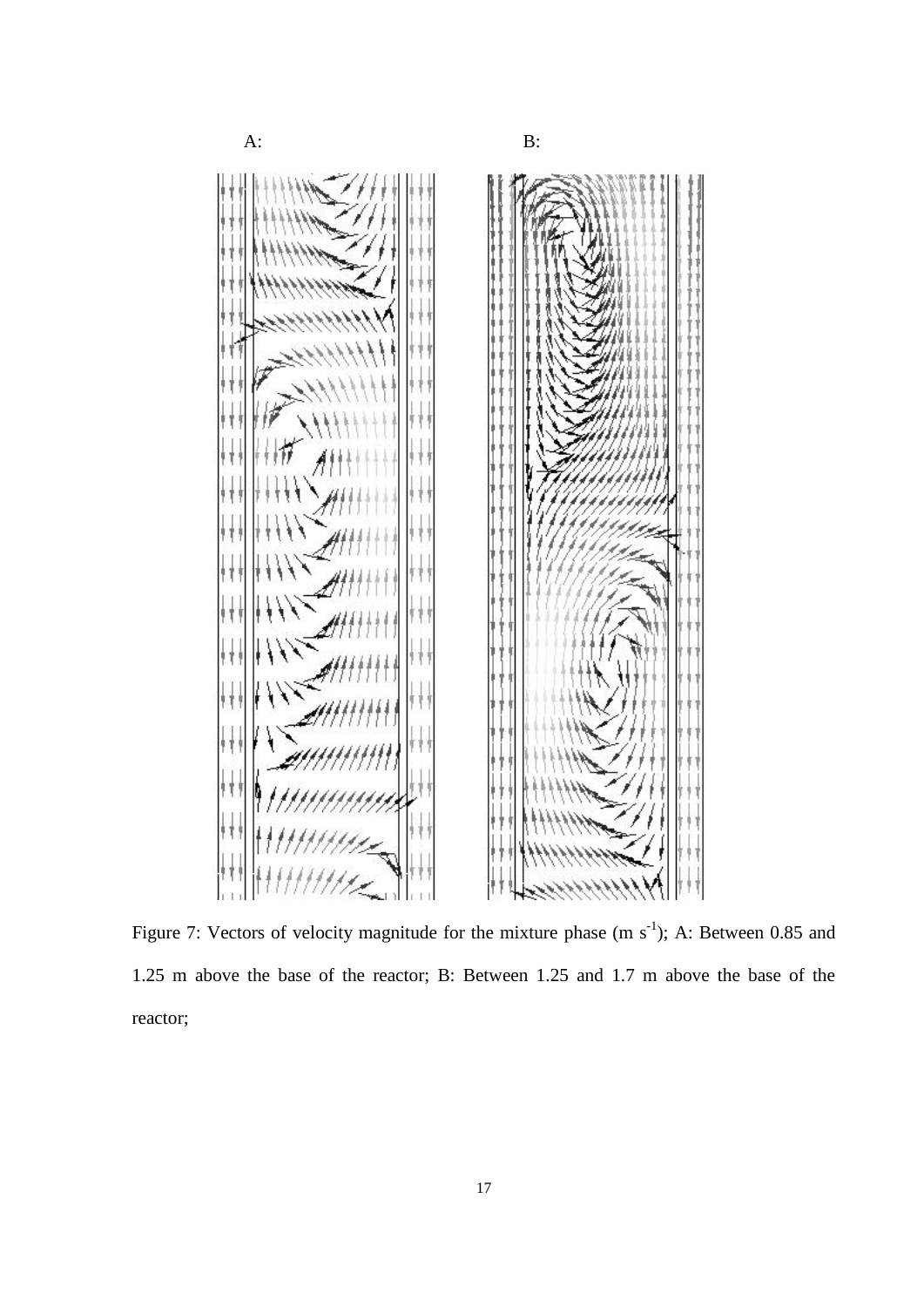

Figure 8: Vectors of velocity magnitude for the mixture phase  $(m s<sup>-1</sup>)$  between 1.45 and 1.818 m above the base of the reactor;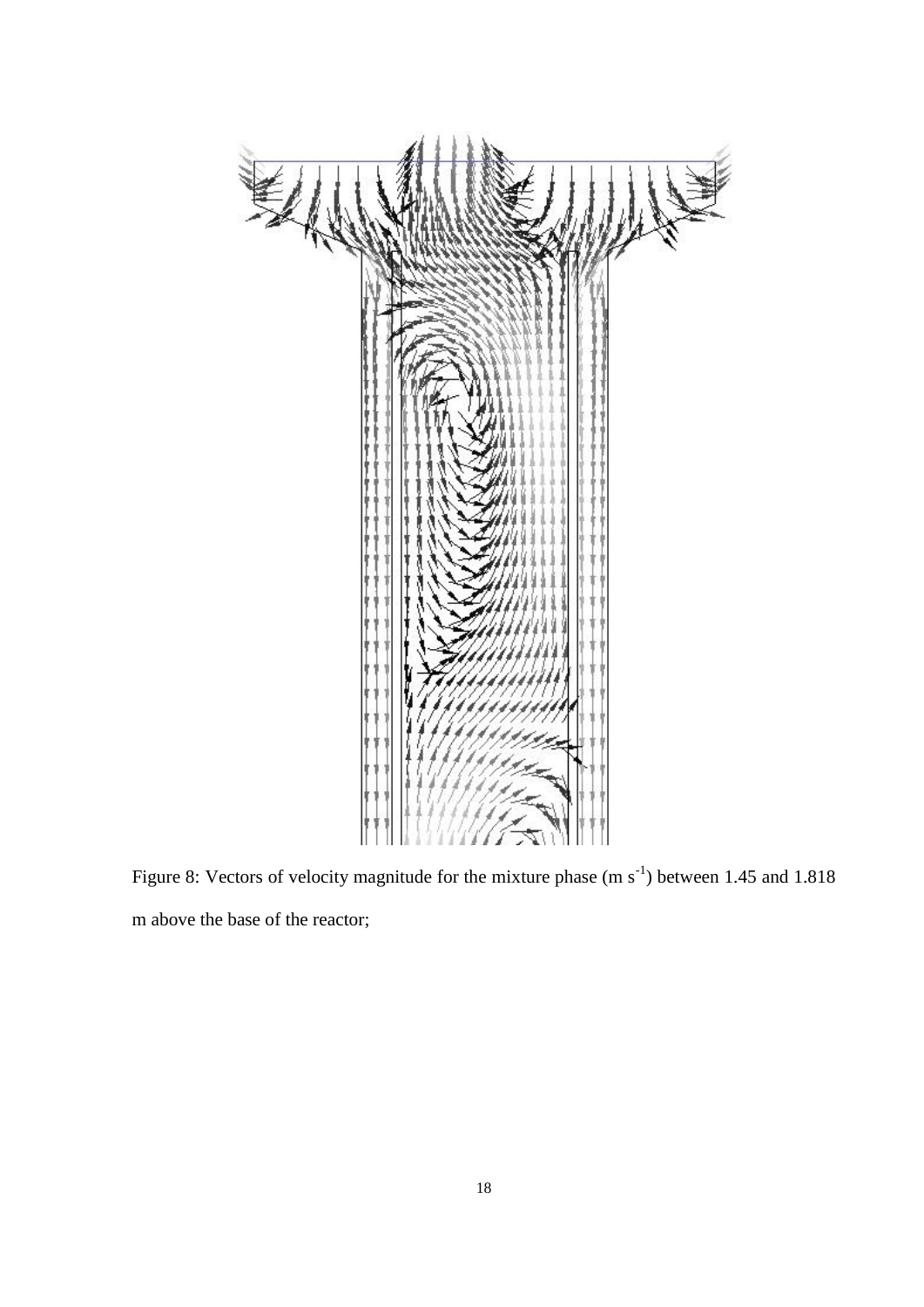## **Model Equations**

1. continuity equation for the mixture phase

$$
\frac{\partial}{\partial t}(\rho_m) + \frac{\partial}{\partial x_i}(\rho_m u_{m,i}) = 0
$$

2. momentum equation for the mixture

$$
\frac{\partial}{\partial t} \left( \rho u_{m,j} \right) + \frac{\partial}{\partial x_{i}} \left( \rho_{m} u_{m,i} u_{m,j} \right) = \n- \frac{\partial p}{\partial x_{j}} + \frac{\partial}{\partial x_{j}} \mu_{m} \left( \frac{\partial}{\partial x_{j}} \left( u_{m,i} \right) + \frac{\partial}{\partial x_{i}} \left( u_{m,j} \right) \right) \n+ \rho_{m} g_{j} + F_{j} + \frac{\partial}{\partial x_{i}} \sum_{k=1}^{n} \alpha_{p} \rho_{p} u_{Dp,i} u_{Dp,j}
$$

3. volume fraction equation

$$
\frac{\partial}{\partial t}(\alpha_{p}\rho_{p}) + \frac{\partial}{\partial x_{i}}(\alpha_{p}\rho_{p}u_{m,i}) = -\frac{\partial}{\partial x_{i}}(\alpha_{p}\rho_{p}u_{Dp,i})
$$

4. mixture density

$$
\rho_m=\sum_{p=1}^n\alpha_p\rho_p
$$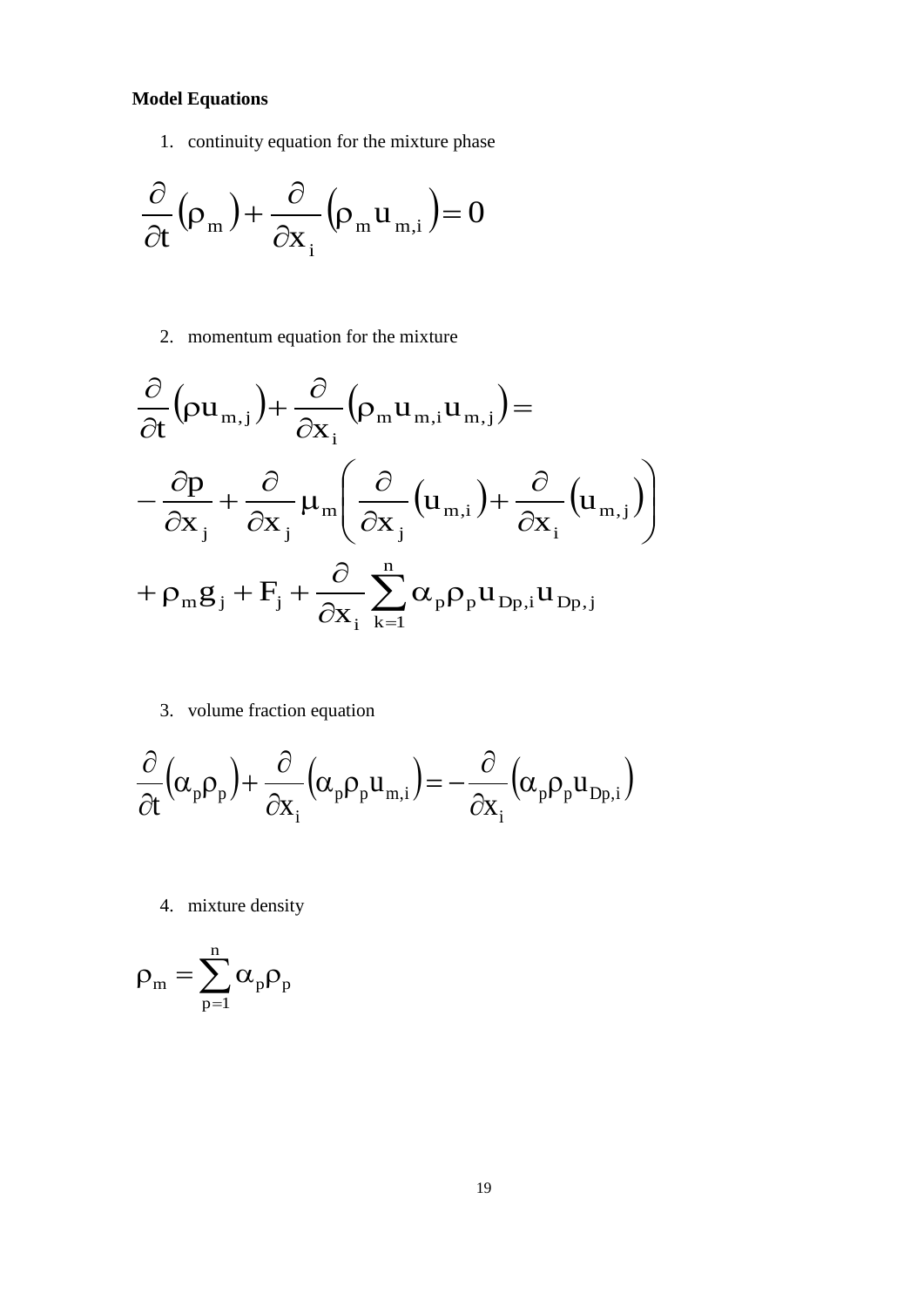5. mixture viscosity

$$
\mu_m=\sum_{p=1}^n\alpha_p\mu_p
$$

6. mass averaged velocity

$$
\vec{u}_{{\scriptscriptstyle{m}}}=\frac{\displaystyle\sum_{p=1}^n\alpha_p\rho_p\vec{u}_p}{\rho_{{\scriptscriptstyle{m}}}}
$$

7. drift velocity

$$
\vec{u}_{\mathrm{D},\mathrm{p}} = \vec{u}_{\mathrm{p}} - \vec{u}_{\mathrm{m}} = \vec{V}_{\mathrm{p,c}} - \frac{1}{\rho_{\mathrm{m}}} \sum_{\mathrm{i=1}}^{\mathrm{n-1}} \alpha_{\mathrm{p}} \rho_{\mathrm{p}} \vec{v}_{\mathrm{i,c}}
$$

8. slip velocity equation

$$
\vec{v}_{p,c} = \vec{u}_p - \vec{u}_c = \frac{(\rho_m - \rho_p)}{18\mu_c f} \left(g_j - \frac{\wp \vec{u}_m}{\wp t}\right)
$$

9. friction factor

$$
f = 0.018 \text{Re} \qquad \text{Re} \ge 1000
$$

10. turbulent kinetic energy transport equation

$$
\rho \frac{Dk}{Dt} = \frac{\partial}{\partial x_i} \left[ \left( \mu + \frac{\mu_t}{\sigma_k} \right) \frac{\partial k}{\partial x_i} \right] + G_k + G_b - \rho \varepsilon
$$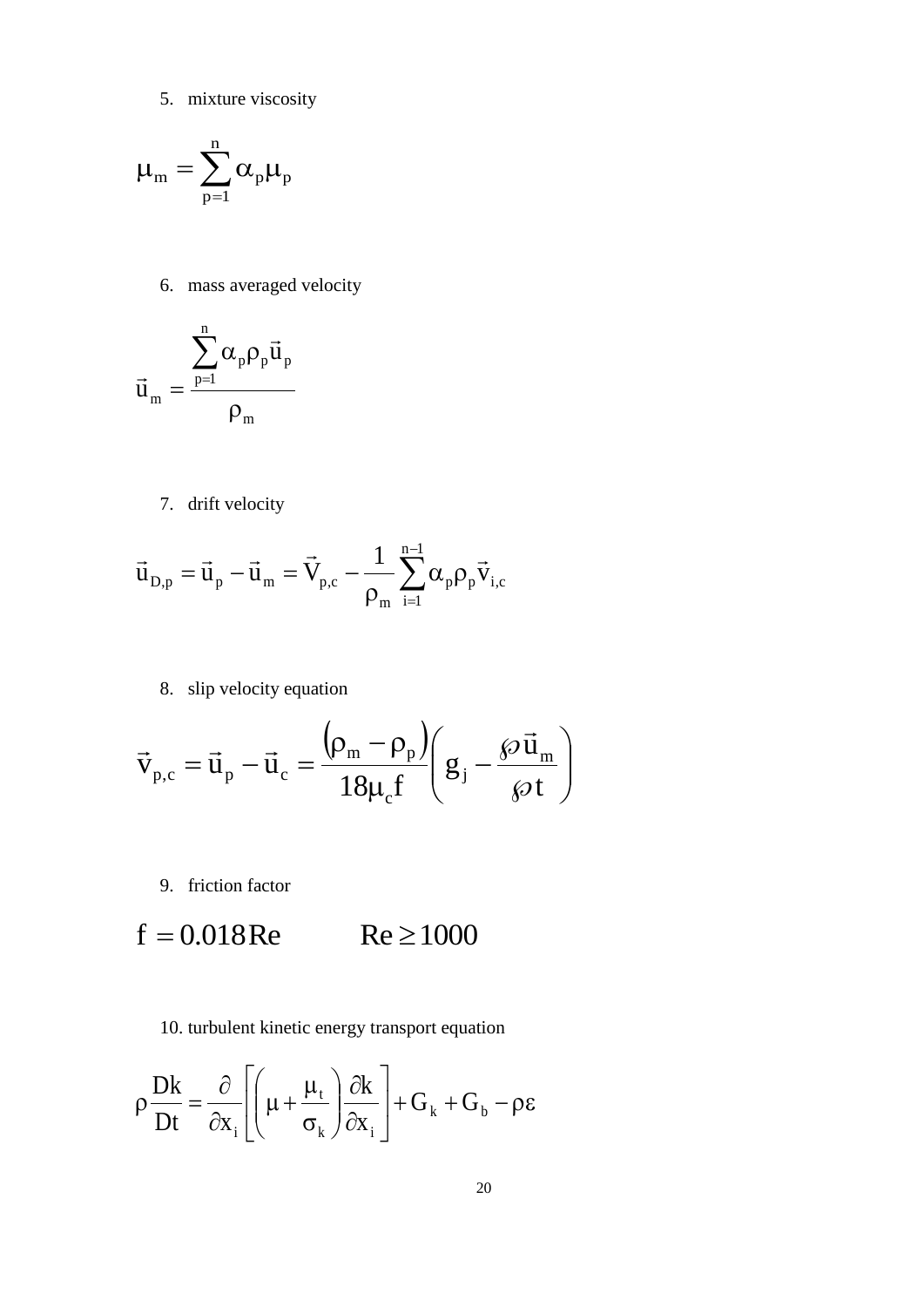11. rate of dissipation of energy from turbulent flow, transport equation

$$
\rho \frac{D\varepsilon}{Dt} = \frac{\partial}{\partial x_{i}} \left( \mu + \frac{\mu_{t}}{\sigma_{\varepsilon}} \right) \frac{\partial \varepsilon}{\partial x_{i}} + C_{1\varepsilon} \frac{\varepsilon}{k} \left( G_{k} + C_{3\varepsilon} G_{b} \right) - C_{2\varepsilon} \frac{\varepsilon^{2}}{k}
$$

12. turbulent viscosity formulation

$$
\mu_{\rm t}=\rho C_{\mu}\,\frac{k^2}{\epsilon}
$$

13. total derivative for the turbulent kinetic energy

$$
\frac{Dk}{Dt} = \frac{\partial k}{\partial t} + \frac{\partial ku}{\partial x_i}
$$

14. total derivative for the rate of dissipation of energy from the turbulent flow

$$
\frac{\mathbf{D}\varepsilon}{\mathbf{D}t} = \frac{\partial \varepsilon}{\partial t} + \frac{\partial \varepsilon u}{\partial x_i}
$$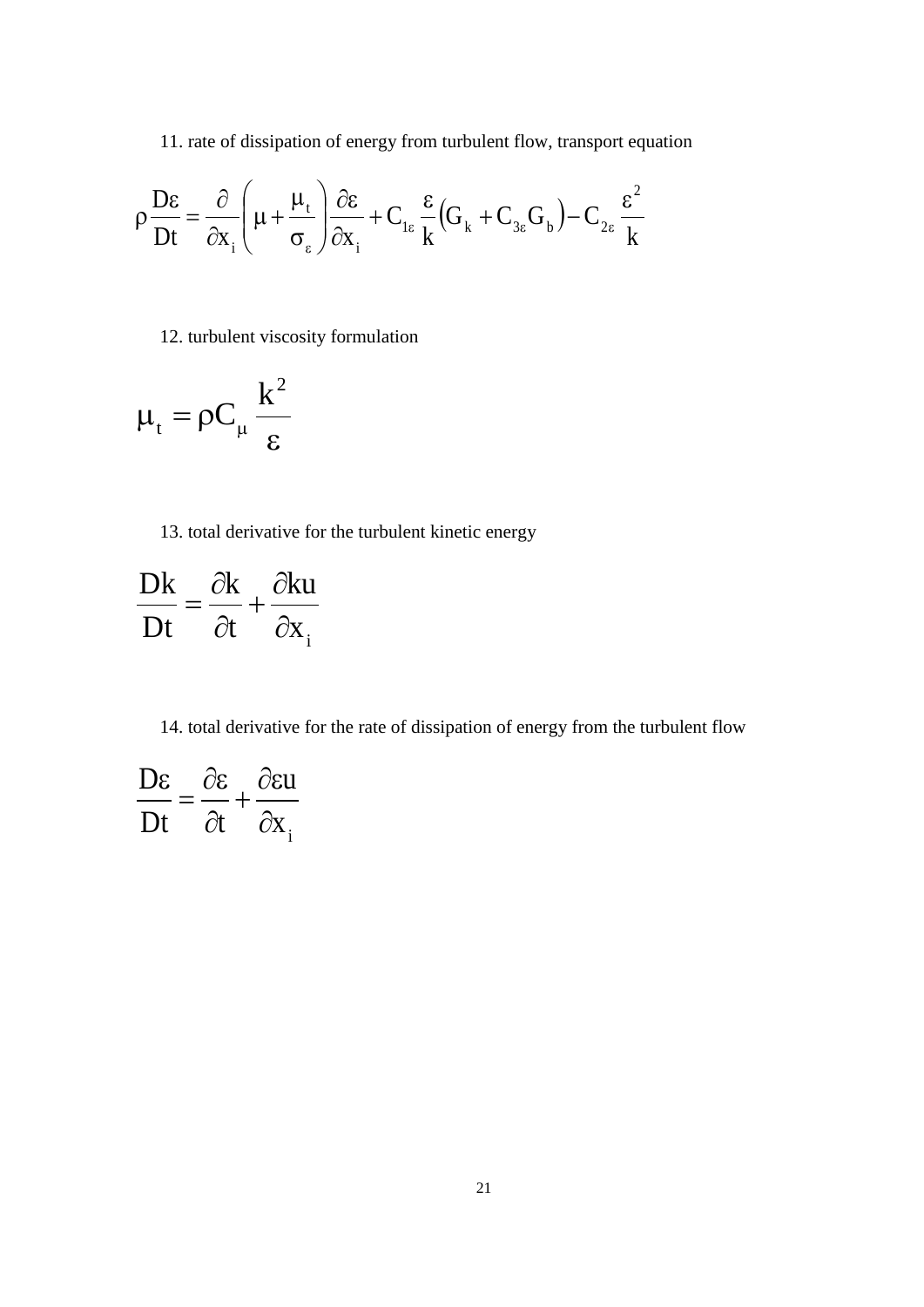15. exact transport equation for the transport of Reynolds Stresses

$$
\frac{\partial}{\partial t} (\rho \overline{u_i u_j}) + \frac{\partial}{\partial x_r} (\rho U_r \overline{u_i u_j}) =
$$
\n
$$
- \frac{\partial}{\partial x_r} [\rho \overline{u_i u_j u_r} + \overline{p(\delta_{rj} u_i + \delta_{ir} u_j)}]
$$
\n
$$
+ \frac{\partial}{\partial x_r} [\mu \frac{\partial}{\partial x_r} (\overline{u_i u_j})] - \rho (\overline{u_i u_r} \frac{\partial U_j}{\partial x_r} + \overline{u_j u_r} \frac{\partial U_i}{\partial x_r})
$$
\n
$$
- \rho \beta (g_i \overline{u_j \theta} + g_j \overline{u_i \theta}) + p (\frac{\partial u_i}{\partial x_j} + \frac{\partial u_j}{\partial x_i})
$$
\n
$$
- 2\mu \frac{\partial u_i}{\partial x_r} \frac{\partial u_j}{\partial x_r} - 2\rho \Omega_r (\overline{u_j u_s \epsilon_{iks}} + \overline{u_i u_s \epsilon_{jks}})
$$

16. turbulent diffusive transport

$$
\frac{\partial}{\partial x_{r}}\left[\rho \overline{u_{i}u_{j}u_{r}} + \overline{p}\left(\delta_{rj}u_{i} + \delta_{ir}u_{j}\right)\right] = \frac{\partial}{\partial x_{r}}\left(\frac{\mu_{t}}{\sigma_{k}}\frac{\partial}{\partial x_{r}}\left(\overline{u_{i}u_{j}}\right)\right)
$$

17. buoyancy effects

$$
B_{ij} = \rho \beta \left(g_i \overline{u_j \theta} + g_j \overline{u_i \theta}\right) = \beta \frac{\mu_t}{Pr_t} \left(g_i \frac{\partial \rho}{\partial x_j} + g_j \frac{\partial \rho}{\partial x_i}\right)
$$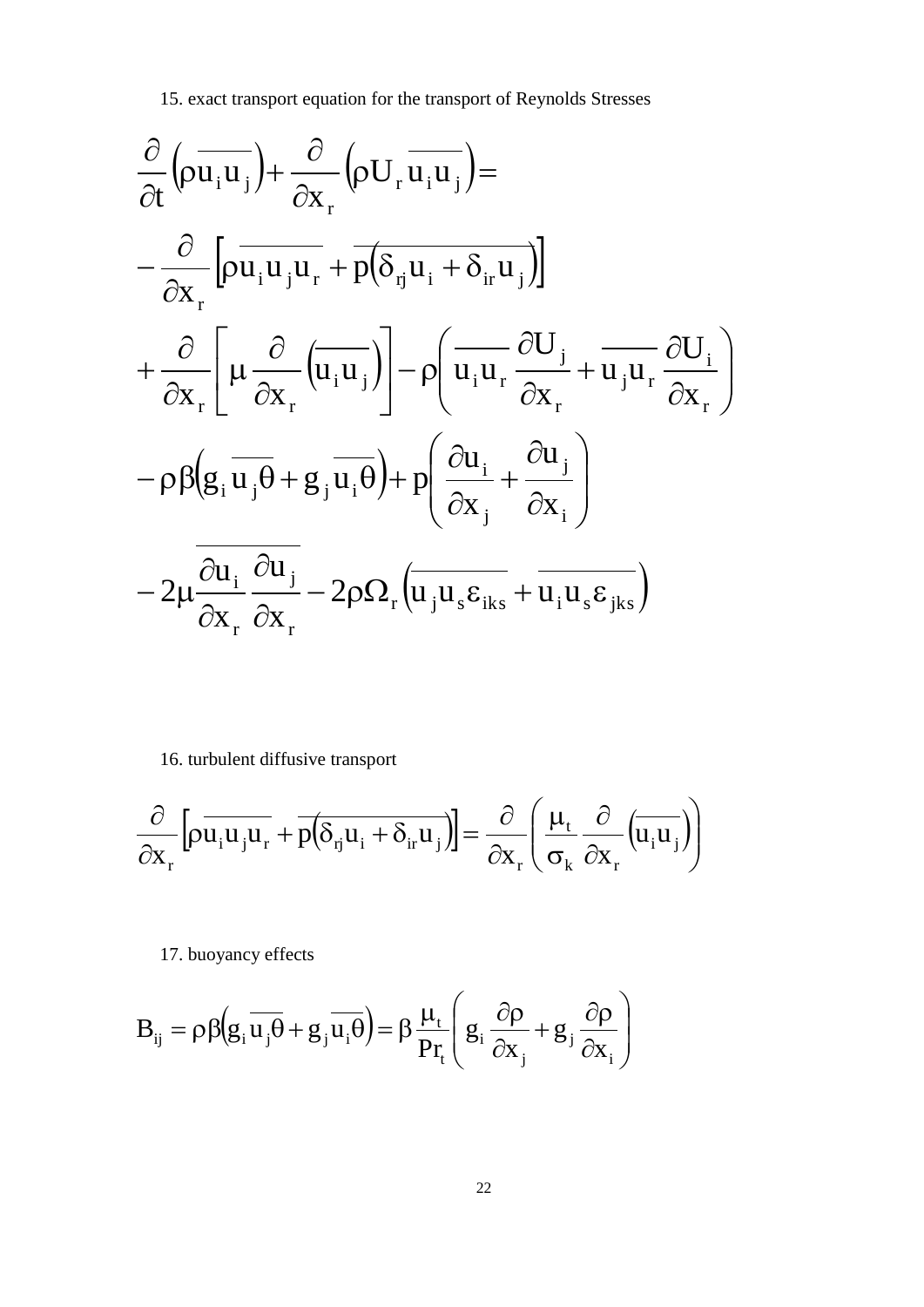18. stress production

$$
P_{ij} = \rho \left( \overline{u_i u_r} \frac{\partial U_j}{\partial x_r} + \overline{u_j u_r} \frac{\partial U_i}{\partial x_r} \right)
$$

19. system rotation effects

$$
F_{ij} = 2\rho \Omega_r \left( \overline{u_j u_s \epsilon_{iks}} + \overline{u_i u_s \epsilon_{jks}} \right)
$$

20. pressure-strain term

$$
\phi_{ij} = p \left( \frac{\partial u_i}{\partial x_j} + \frac{\partial u_j}{\partial x_i} \right)
$$

21. decomposition of pressure-strain term

$$
\varphi_{ij}=\varphi_{ij,1}+\varphi_{ij,2}+\varphi_{ij}^{\rm w}
$$

22. slow pressure-strain term

$$
\phi_{ij,1} = -C_1 \rho \frac{\varepsilon}{k} \left[ \overline{u_i u_j} - \frac{2}{3} \delta_{ij} k \right]
$$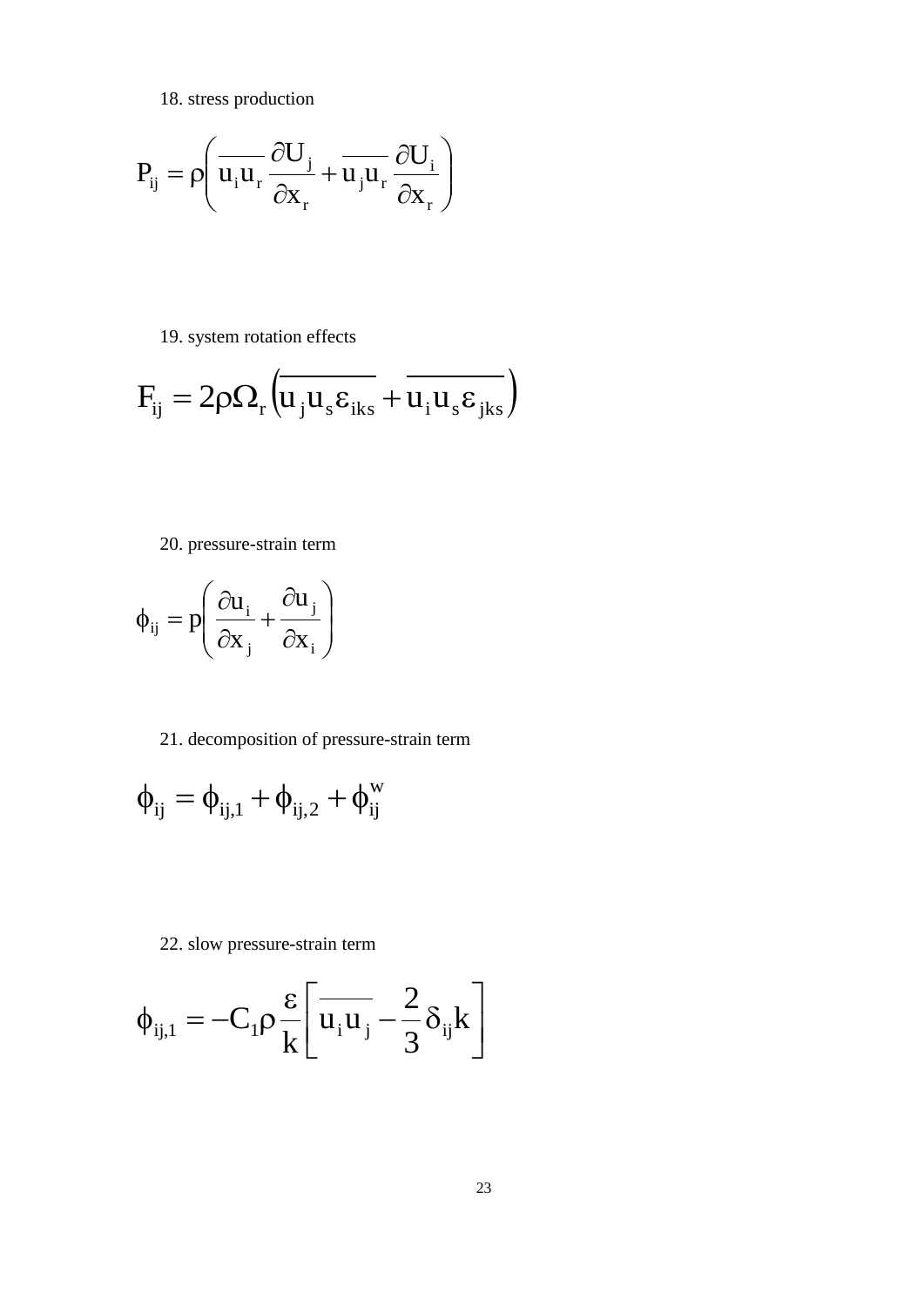23. rapid pressure-strain term

$$
\varphi_{ij,2} = -C_2 \left[ \left( P_{ij} + F_{ij} + B_{ij} + \frac{\partial}{\partial x_r} \left( \rho U_r \overline{u_i u_j} \right) \right) + \frac{2}{3} \delta_{ij} \left( \frac{1}{2} P_{rr} + \frac{1}{2} B_{rr} - \frac{1}{2} \frac{\partial}{\partial x_r} \left( \rho U_r \overline{u_r u_r} \right) \right) \right]
$$

### 24. wall reflection term

$$
\begin{aligned} \phi_{ij}^{w}=&\,C_{1}'\,\frac{\epsilon}{k}\Bigg(\overline{u_{r}u_{s}}n_{r}n_{s}\delta_{ij}-\frac{3}{2}\,\overline{u_{i}u_{r}}n_{j}n_{r}-\frac{3}{2}\,\overline{u_{j}u_{r}}n_{i}n_{r}\Bigg)\frac{k^{3/2}}{\Big(C_{\mu}^{3/4}\Big/\kappa\Big)\epsilon d_{w}}\\&\,C_{2}'\Bigg(\varphi_{rs,2}n_{s}n_{s}\delta_{ij}-\frac{3}{2}\varphi_{ir,2}n_{j}n_{r}-\frac{3}{2}\varphi_{jr,2}n_{i}n_{r}\Bigg)\frac{k^{3/2}}{\Big(C_{\mu}^{3/4}\Big/\kappa\Big)\epsilon d_{w}}\end{aligned}
$$

### **Nomenclature**

### *General Symbols*

$$
C = coefficient
$$

 $C_1'$  $=$  constant in the linear pressure-strain model, for the wall reflection term  $= 0.5$ 

- $\overline{C'_2}$  $=$  constant in the linear pressure-strain model, for the wall reflection term  $= 0.3$
- $B = buoyancy$  effect term from Reynolds stress model

$$
d_w
$$
 = distance to the wall (m)

- $d =$  particle diameter (m)
- F = external forces (kg m s<sup>-2</sup>)
- $F =$  effect of system rotation of the Reynolds stress model
- $f = dimensionless friction factor (-)$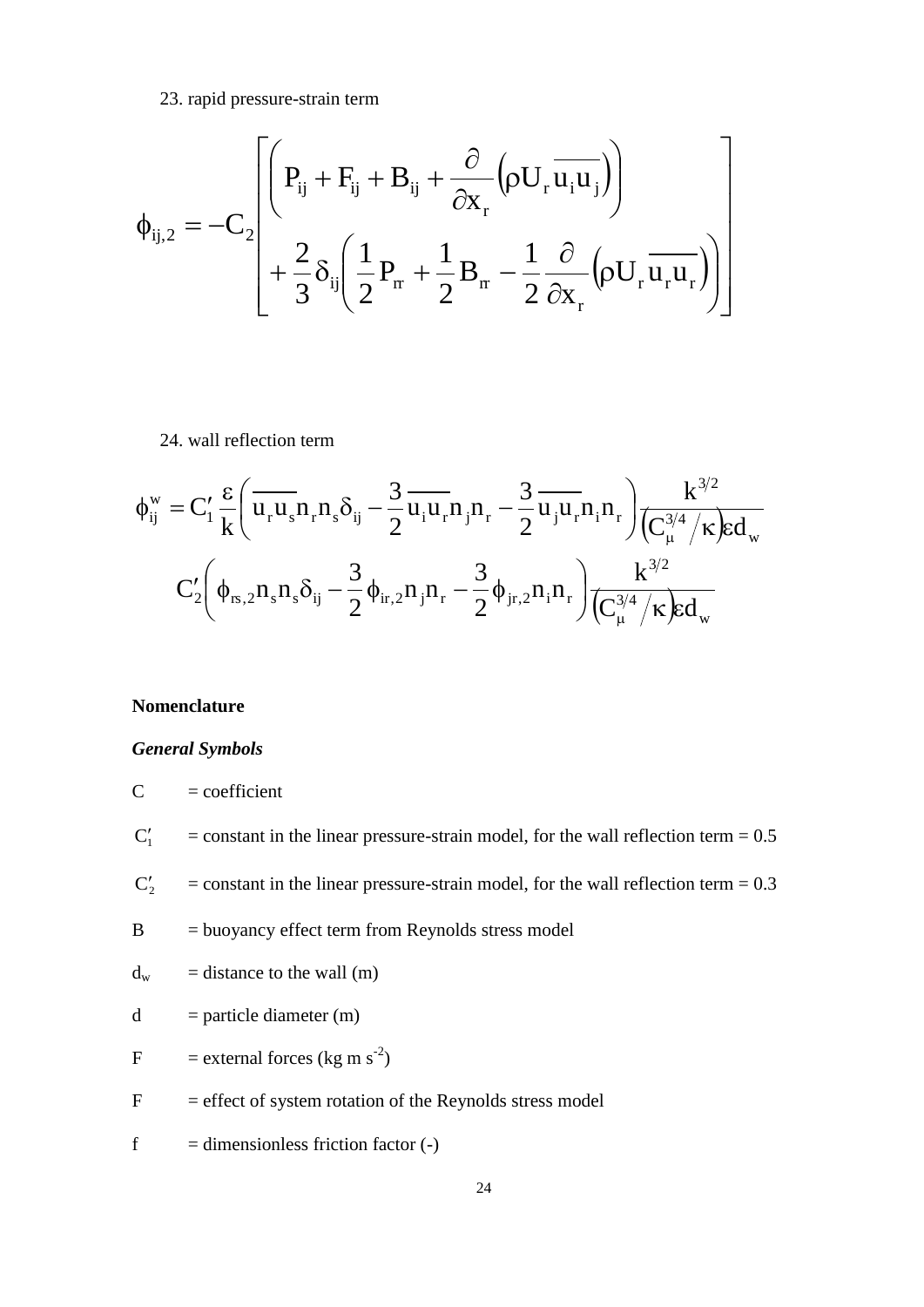G = generation of turbulent energy (kg m<sup>-1</sup> s<sup>-3</sup>)

$$
g = acceleration due to gravity (m s-2)
$$

- k = kinetic energy (m<sup>2</sup> s<sup>-2</sup>)
- $n =$  unit normal vector (where the subscript defines the direction of the vector)

$$
p
$$
 = pressure shared by all phases (N m<sup>-2</sup>)

$$
Re = Reynolds number (-)
$$

$$
t = time (s)
$$

- $u =$  velocity component (m s<sup>-1</sup>)
- $v =$ slip velocity component (m s<sup>-1</sup>)
- $x = spatial co-ordinate (m)$

## *Greek Symbols*

$$
\beta = coefficient of thermal expansion
$$

$$
\varepsilon = \text{rate of dissipation of turbulent energy (m}^2 \text{ s}^{-2})
$$

$$
\phi = \text{pressure strain}
$$

 $\kappa$  = constant for the linear pressure-strain model wall reflection term = 0.41

$$
\mu = \text{viscosity} (\text{kg m}^{-1} \text{ s}^{-1})
$$

$$
\rho = density (kg m-3)
$$

$$
\Omega = \text{mean rate of rotation tensor}
$$

 $\sigma_k$  = turbulent Prandtl number for the kinetic energy = 1 (k-ε turbulence transport) or 0.82

(Reynolds stress turbulence transport)

$$
\sigma_{\epsilon}
$$
 = turbulent Prandtl number for the rate of dissipation of energy = 1.3

### *Mathematical Operators*

- $D =$ total differential operator
- $d =$  differential operator
- $\partial$  = partial differential operator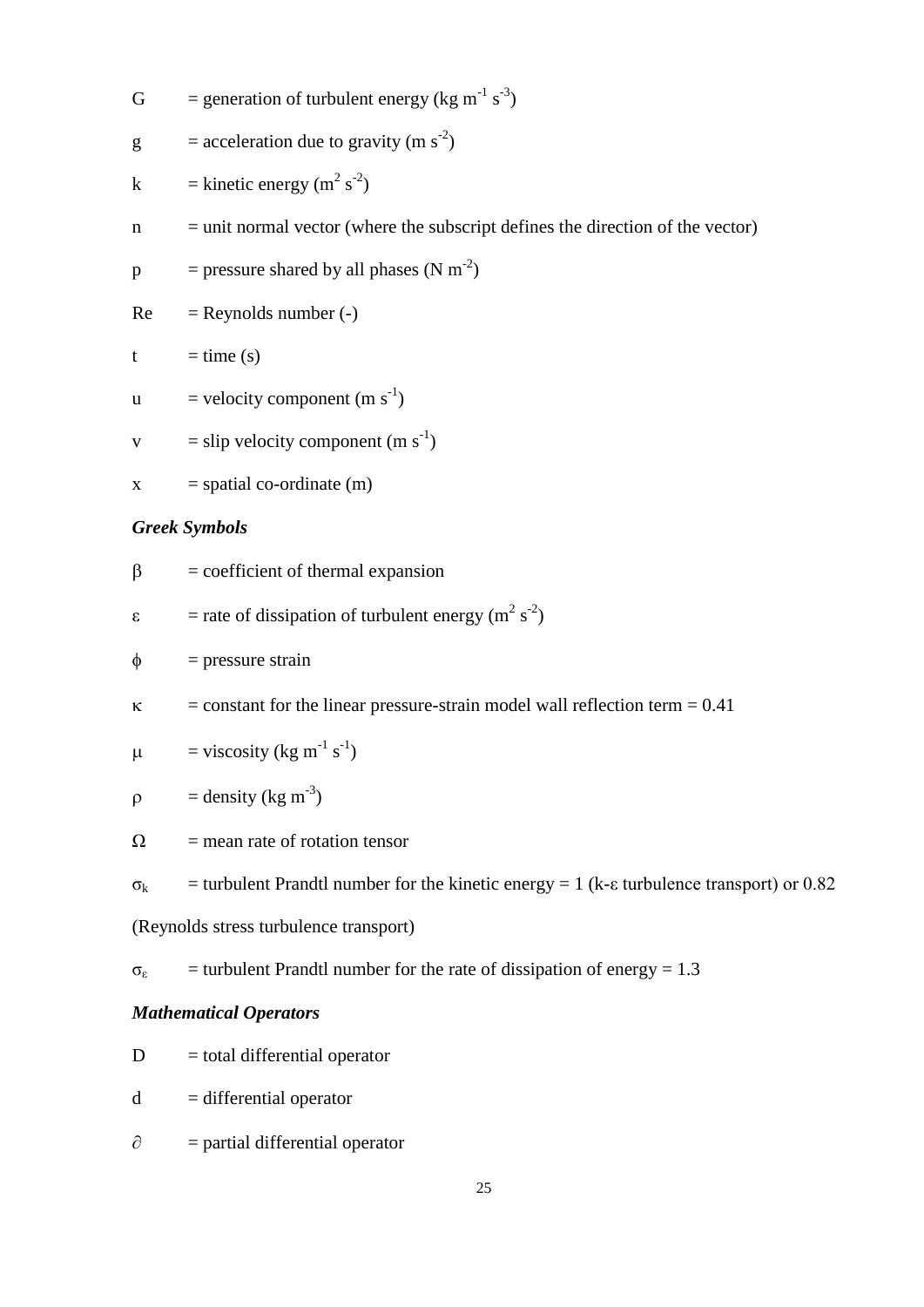$\wp$  = material derivative

 $\rightarrow$  = vector form of variable (i.e. representing i, j and k forms of the variable as a matrix)

## *Subscripts and Superscripts*

| $\mathbf{1}$   | $=$ constant for the linear pressure-strain model $= 1.8$     |
|----------------|---------------------------------------------------------------|
| $\overline{c}$ | $=$ constant for the linear pressure-strain model $= 0.6$     |
| $1\varepsilon$ | $=$ constant for the turbulent dissipation of energy $= 1.44$ |
| $2\varepsilon$ | $=$ constant for the turbulent dissipation of energy $= 1.92$ |
| $3\varepsilon$ | $=$ constant for the turbulent dissipation of energy          |
| $\mathbf b$    | $=$ buoyancy                                                  |
| $\mathbf C$    | $=$ continuous phase                                          |
| $D_p$          | $=$ drift velocity of the pth phase                           |
| $\mathbf{i}$   | $=$ co-ordinate index                                         |
| j              | $=$ co-ordinate index normal to i                             |
| k              | $=$ kinetic energy                                            |
| m              | $=$ mixture phase index                                       |
| n              | $=$ number of phases                                          |
| p              | $=$ particle index                                            |
| q              | $=$ phase index                                               |
| $\bf r$        | $=$ co-ordinate index                                         |
| S              | $=$ co-ordinate index                                         |
| t              | $=$ turbulent                                                 |
| W              | $=$ wall effects                                              |
|                |                                                               |

 $\mu$  = turbulent viscosity constant = 0.09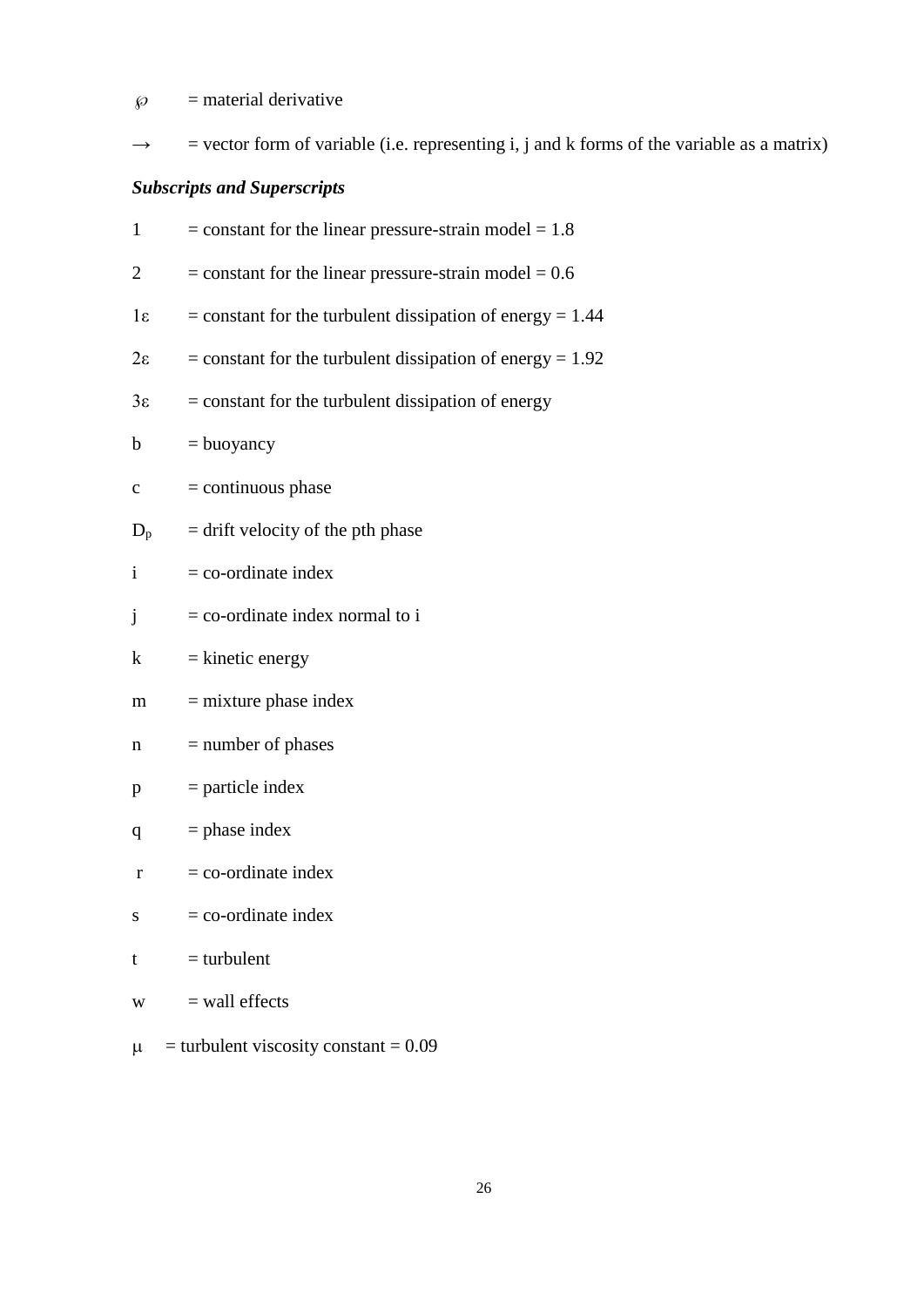### **References**

- 1. Fluent Solvers, Fluent Europe Ltd, Sheffield Airport Business Park, Europa Link, Sheffield S9 1XU (www.fluent.co.uk)
- <span id="page-26-0"></span>2. Cartland Glover, G. M., Generalis, S. C., and Thomas, N. H., *Chem. Pap. 54,* 361 (2000)
- <span id="page-26-1"></span>3. Cartland Glover, G. M., Generalis, S. C., and Thomas, N. H., Chisa 2000, G5.5, Prague, Czech Republic, 27-31 August 2000
- <span id="page-26-2"></span>4. Chisti, M. Y. Airlift Bioreactors, Elsevier Science Publishers Ltd, New York, 1989
- <span id="page-26-3"></span>5. Klein, J., Dolgoš, O., Godó., Š., Blažej., M., and Markoš. J., *Chem. Pap. 54,* 456 (2000)
- <span id="page-26-4"></span>6. Manninen, M. Taivassalo V. and Kallio, S. On the mixture model for multiphase flow, VTT Publications: 288, Espoo, Finland 1996.
- <span id="page-26-5"></span>7. Sanyal, J., Vásquez, S., Roy, S. and Duduković M. P., *Chem. Eng. Sci. 54*, 5071 (1999).
- <span id="page-26-6"></span>8. Fluent Inc., Fluent 5 Users Guide, Lebanon, New Hampshire, USA 1998
- 9. Leonard, B. P., *Comp. Meth. Appl. Mech. 19*, 59 (1979).
- <span id="page-26-8"></span><span id="page-26-7"></span>10. Patanakar, S. V., Numerical Heat Transfer and Fluid Flow, McGraw-Hill, New York 1980.
- <span id="page-26-9"></span>11. Kuncová, G., and Zahradník, J., *Chem. Eng. & Processing 34*, 25 (1995)
- <span id="page-26-10"></span>12. Zahradník, J., Fialová, M., Ruzicka, M., Drahos, J., Kastánek F., and Thomas**,** N., H., *Chem. Eng. Sci. 52*, 3811 (1997)
- 13. Zahradník, J., Kuncová G., and Fialová M., *Chem. Eng. Sci. 54,* 2401 (1999)